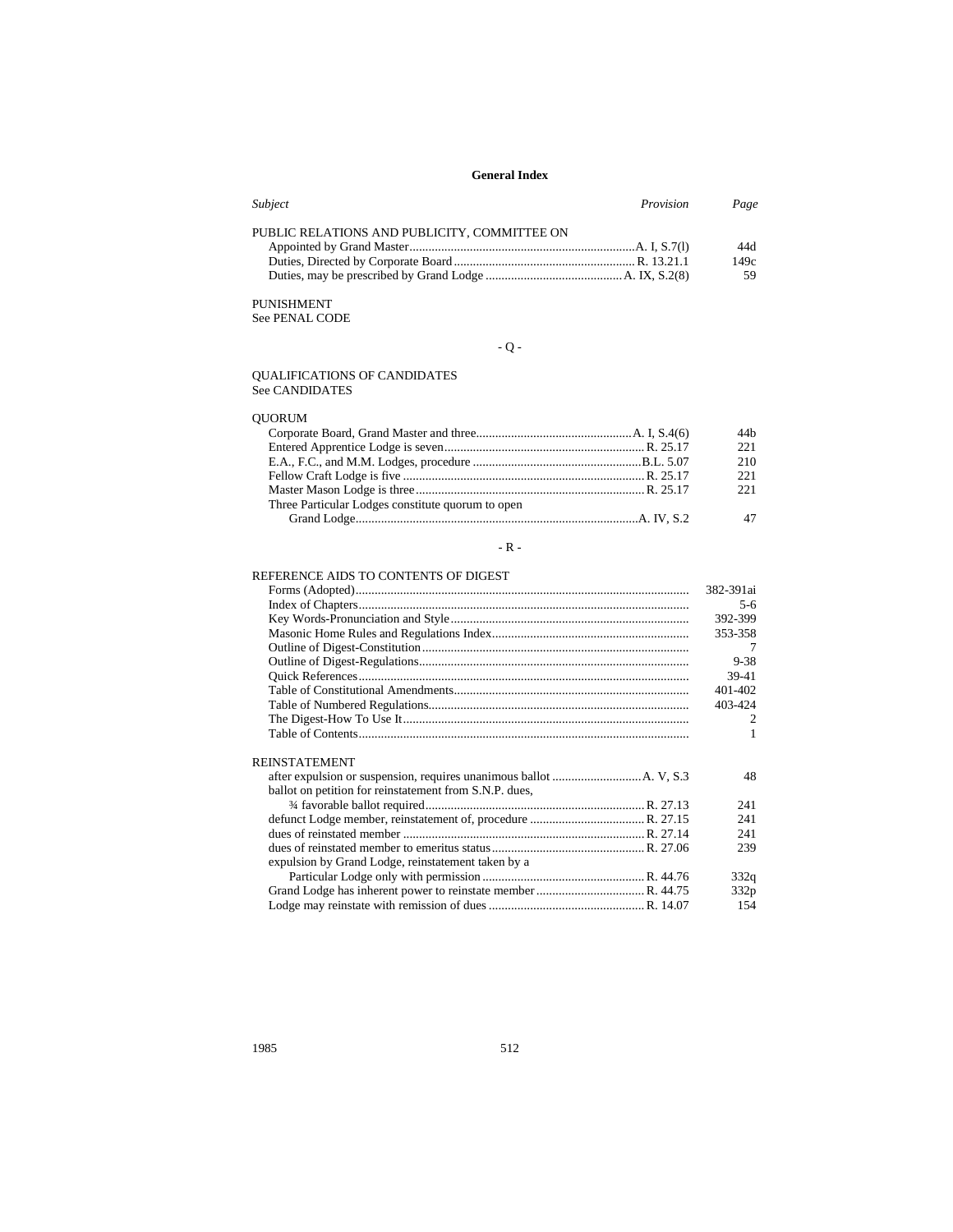| Subject                                                 | Provision | Page |
|---------------------------------------------------------|-----------|------|
| Lodge may reinstate without collecting dues, but        |           |      |
|                                                         |           | 240  |
|                                                         |           | 154  |
|                                                         |           | 240  |
|                                                         |           | 241  |
| member suspended for a definite time becomes member     |           |      |
|                                                         |           | 332p |
|                                                         |           | 217  |
| petition for reinstatement from an indefinite           |           |      |
|                                                         |           | 332p |
|                                                         |           | 241  |
|                                                         |           | 241  |
|                                                         |           | 208  |
|                                                         |           | 237  |
| REJECTION OF CANDIDATE AND EFFECT THEREOF               |           |      |
| candidate rejected, must wait six months before         |           |      |
|                                                         |           | 63   |
| courtesy work, member of Lodge doing work may           |           |      |
|                                                         |           | 297  |
|                                                         |           |      |
| Dispensation may be granted to renew application        |           |      |
|                                                         |           | 274  |
|                                                         |           | 260  |
|                                                         |           | 260  |
|                                                         |           | 263  |
|                                                         |           | 181  |
|                                                         |           | 278  |
|                                                         |           | 260  |
|                                                         |           | 278  |
|                                                         |           | 278  |
| petition to Lodge of concurrent jurisdiction, short of  |           |      |
|                                                         |           | 274  |
|                                                         |           | 269  |
|                                                         |           | 274  |
|                                                         |           | 262a |
| rejected candidate may petition Lodge of concurrent     |           |      |
|                                                         |           | 274  |
| rejected candidate may renew petition short of time by  |           |      |
|                                                         |           | 274  |
| rejected candidate must wait six months before          |           |      |
|                                                         |           | 274  |
| rejected candidate of foreign jurisdiction, petition of |           |      |
|                                                         |           | 263  |
| rejected candidate of foreign jurisdiction, petition of |           |      |
|                                                         |           | 274  |
|                                                         |           | 255  |
|                                                         |           | 274  |
|                                                         |           |      |

 $\mathsf I$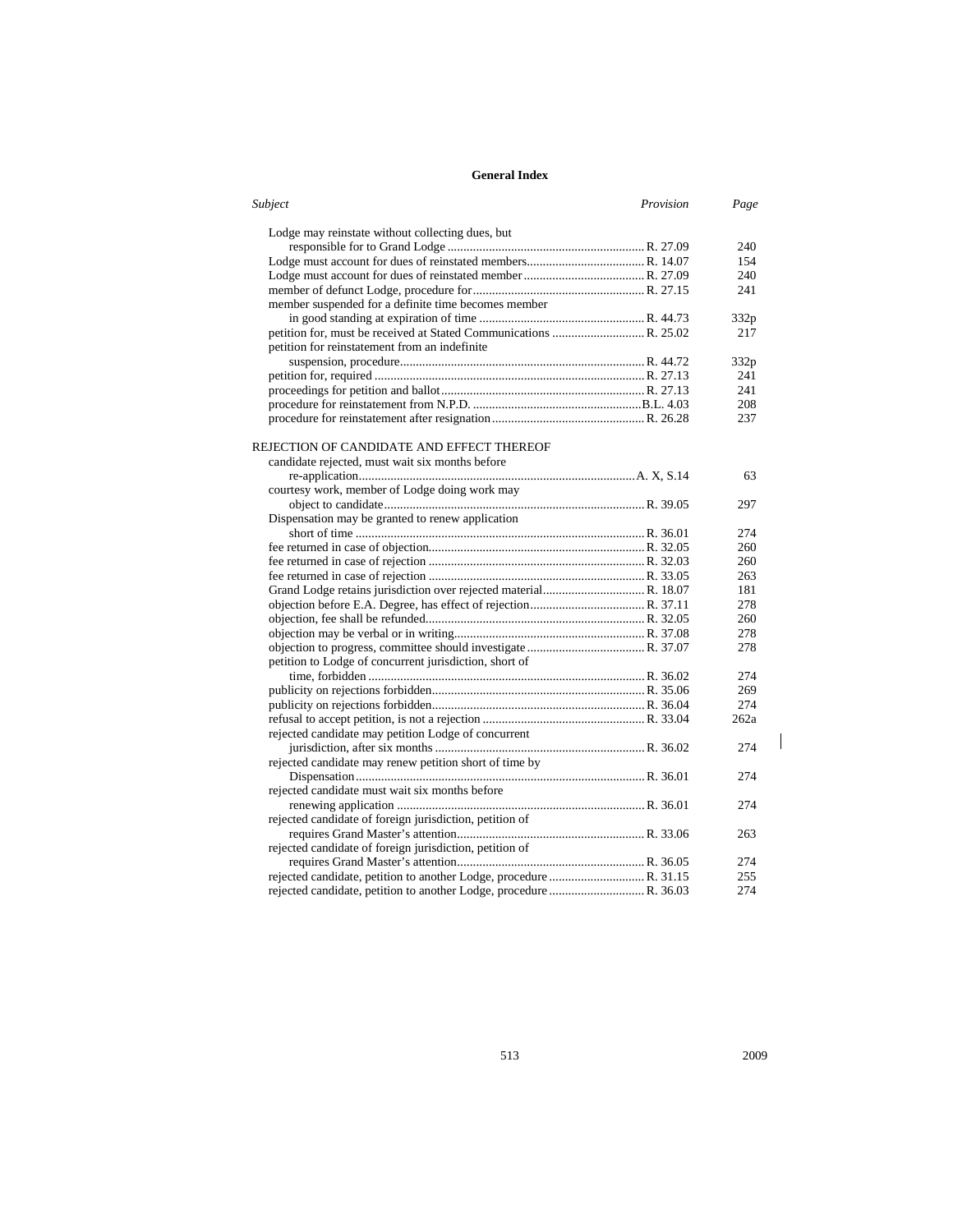| Subject                                                                                                                                     | Provision | Page    |
|---------------------------------------------------------------------------------------------------------------------------------------------|-----------|---------|
| RELATIONS WITH OTHER JURISDICTIONS-GRAND LODGE<br>See GRAND LODGE-RELATIONS WITH OTHER JURISDICTIONS<br>See FOREIGN RELATIONS, COMMITTEE ON |           |         |
| <b>RELIGIOUS BELIEF</b>                                                                                                                     |           |         |
|                                                                                                                                             |           | 70      |
|                                                                                                                                             |           | 257     |
|                                                                                                                                             |           | 258     |
|                                                                                                                                             |           | 227a    |
| Mason must believe in God and immortality (Landmark) A. XIII, S.2(b)                                                                        |           | 70<br>3 |
| <b>REPORTS TO GRAND LODGE</b><br>See RETURNS AND REPORTS TO GRAND LODGE                                                                     |           |         |
| REPRESENTATIVES TO AND FROM OTHER JURISDICTIONS<br>appointment to other jurisdictions by Grand Master,                                      |           |         |
|                                                                                                                                             |           | 171     |
| dimit from his Lodge, disqualifies Representative in                                                                                        |           |         |
|                                                                                                                                             |           | 171     |
| Grand Representatives in this Grand Jurisdiction, or                                                                                        |           |         |
|                                                                                                                                             |           | 171     |
| Grand Lodge Representatives of Florida in other                                                                                             |           |         |
| jurisdictions, appointed by Grand Master, procedure  R. 15.03                                                                               |           | 171     |
| Grand Lodge Representatives of Florida in other                                                                                             |           |         |
| jurisdictions, commissions signed by Grand Master                                                                                           |           |         |
|                                                                                                                                             |           | 171     |
|                                                                                                                                             |           | 171     |
|                                                                                                                                             |           | 171     |
| REPRESENTATIVES TO GRAND LODGE<br>See LODGE REPRESENTATIVES TO GRAND LODGE                                                                  |           |         |
| RESEARCH, FLORIDA LODGE OF                                                                                                                  |           |         |
| See FLORIDA LODGE OF RESEARCH                                                                                                               |           |         |
| RESIDENCE REQUIREMENTS OF CANDIDATE                                                                                                         |           |         |
| <b>See CANDIDATES</b>                                                                                                                       |           |         |
| <b>RESIGNATION</b>                                                                                                                          |           |         |
| See GRAND LODGE OFFICERS                                                                                                                    |           |         |
| See PARTICULAR LODGES-OFFICERS                                                                                                              |           |         |
|                                                                                                                                             |           | 237     |
|                                                                                                                                             |           |         |
| <b>RESTORATION OF CHARTER</b>                                                                                                               |           |         |
|                                                                                                                                             |           | 178     |
|                                                                                                                                             |           | 315     |
|                                                                                                                                             |           | 177     |
|                                                                                                                                             |           | 115     |
| restored Charter, Grand Master will provide for                                                                                             |           |         |
|                                                                                                                                             |           | 177     |
| restoration of Charter, only restores petitioner's                                                                                          |           | 178     |
|                                                                                                                                             |           |         |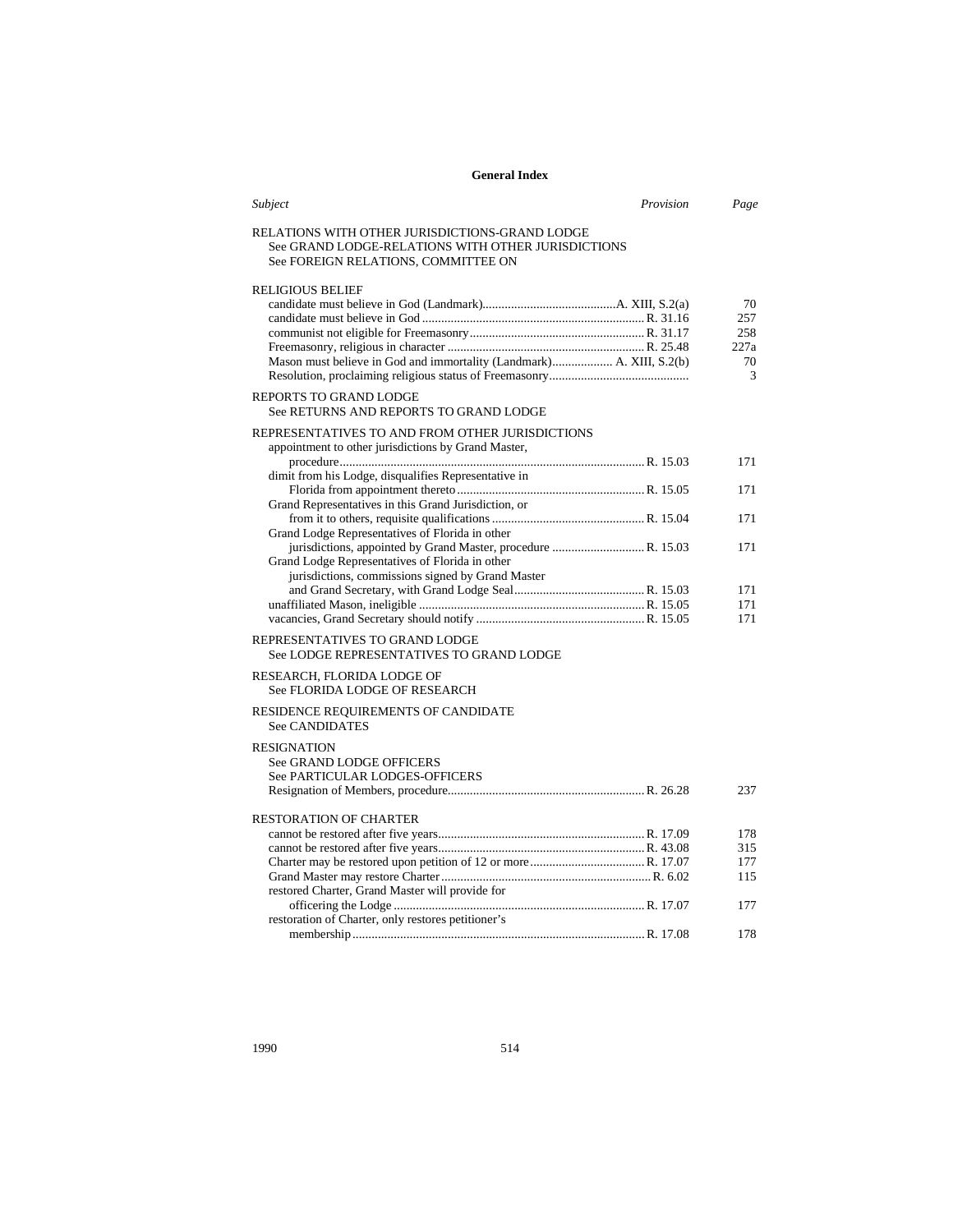| Subject                                                                        | Provision | Page |
|--------------------------------------------------------------------------------|-----------|------|
|                                                                                |           | 316  |
|                                                                                |           | 314  |
|                                                                                |           | 177  |
|                                                                                |           | 316  |
| RETURNS AND CREDENTIALS COMMITTEE                                              |           |      |
|                                                                                |           | 48   |
|                                                                                |           | 59   |
|                                                                                |           | 58   |
|                                                                                |           | 147  |
| election of Grand Lodge Officers, shall count ballots of each                  |           |      |
| nominee under supervision of Canvassing Committee R. 5.02(c)                   |           | 105  |
| Florida Lodge of Research Representatives to Grand Lodge                       |           |      |
|                                                                                |           | 333  |
|                                                                                |           | 48   |
| Lodge representatives not entitled to mileage and                              |           |      |
| per diem unless dues and assessments have been paid R. 29.04                   |           | 246a |
|                                                                                |           | 249  |
|                                                                                |           | 151  |
|                                                                                |           | 337  |
| Officers of newly Chartered Lodges, qualification for                          |           |      |
|                                                                                |           | 247  |
| proxies of Representatives of Lodges, must be received                         |           |      |
|                                                                                |           | 246a |
|                                                                                |           | 65   |
|                                                                                |           | 44c  |
| shall meet at Office of Grand Secretary prior to                               |           |      |
|                                                                                |           | 150  |
| RETURNS AND REPORTS TO GRAND LODGE                                             |           |      |
|                                                                                |           | 234  |
|                                                                                |           | 249  |
| annual reports to Grand Lodge, Master and Secretary must sign  A. X, S.22      |           | 65   |
|                                                                                |           | 55   |
|                                                                                |           | 153  |
| assessment of \$5.00 for each E.A. Degree for Masonic Home                     |           |      |
|                                                                                |           | 153  |
| assessment of \$5.00 for each petition for Degrees for G.W.N.M.A.  R. 14.04    |           | 153  |
|                                                                                |           | 65   |
|                                                                                |           | 177  |
| Clubs and Similar Organizations to report roster of Officers annually R. 47.03 |           | 350a |
|                                                                                |           | 196  |
|                                                                                |           | 154  |
| data processing membership and annual return centralized system R. 30.02       |           | 249  |
|                                                                                |           | 229  |
|                                                                                |           | 229  |
| dues, Lodges must account for when reinstating member  R. 30.04                |           | 249  |
|                                                                                |           | 234a |
|                                                                                |           | 234a |
|                                                                                |           | 234a |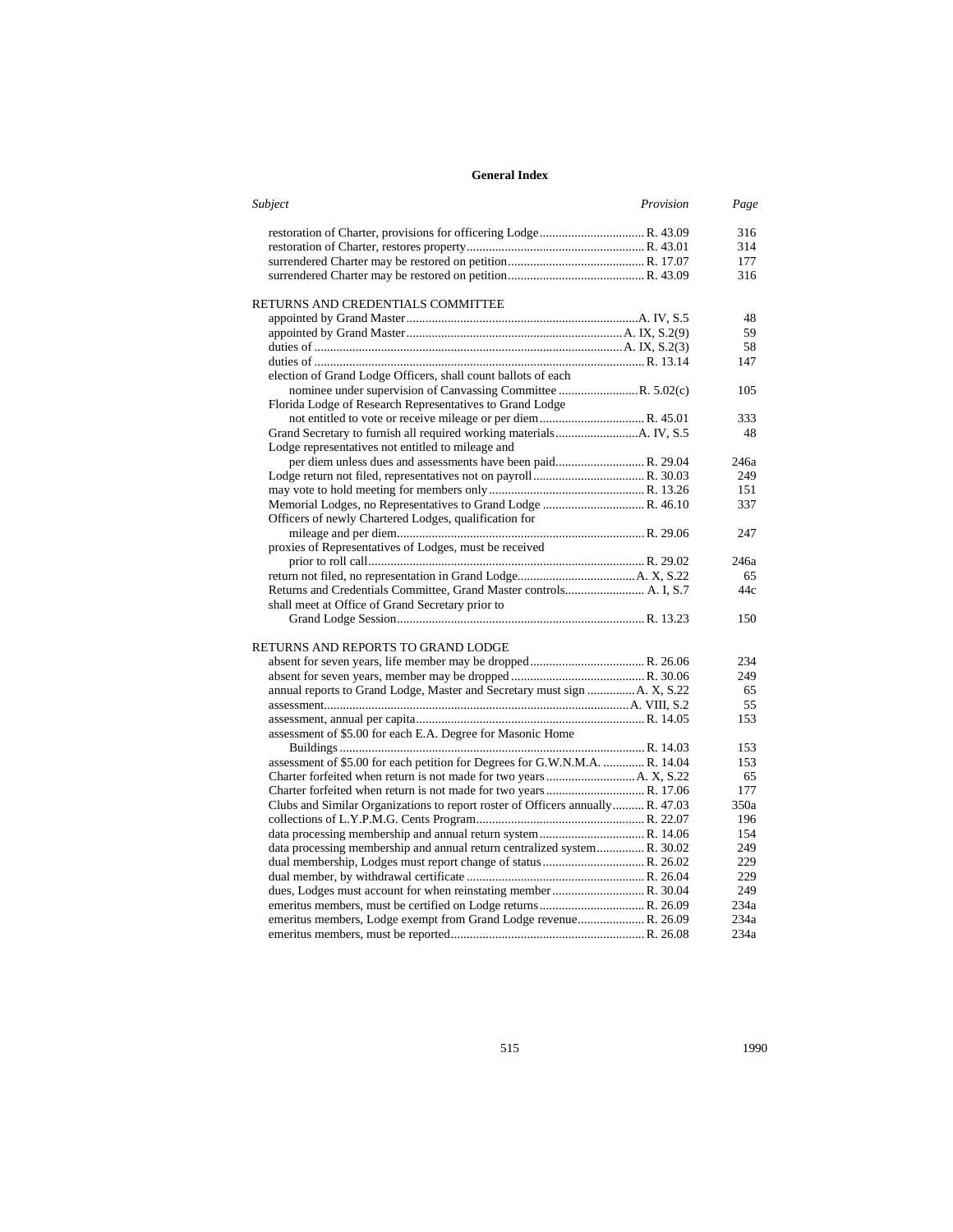| Subject<br>Provision                                                    | Page |
|-------------------------------------------------------------------------|------|
|                                                                         | 249  |
|                                                                         | 55   |
| fifty year members, criteria for exemption from                         |      |
|                                                                         | 234d |
| Florida Lodge of Research shall make an annual report                   |      |
|                                                                         | 333  |
|                                                                         | 240  |
|                                                                         | 249  |
| Lodge not entitled to representation in Grand Lodge                     |      |
|                                                                         | 65   |
| Lodge not required to pay dues of suspended                             |      |
|                                                                         | 240  |
| Lodge takes credit for unpaid dues of suspended and                     |      |
|                                                                         | 249  |
| Masonic Home Administration, Board of Trustees and                      |      |
|                                                                         | 361  |
| member reinstated and made emeritus, Lodge must pay                     |      |
|                                                                         | 234a |
| Memorial Lodges must submit annual returns of membership R. 46.09       | 337  |
|                                                                         | 65   |
| name change of member, Secretary of Lodge must                          |      |
|                                                                         | 237  |
| Particular Lodges required to make returns to Grand Lodge  A. VIII, S.2 | 55   |
|                                                                         | 154  |
|                                                                         | 154  |
|                                                                         | 248  |
|                                                                         | 206a |
|                                                                         | 231  |
| reinstated members, Lodge must account to Grand                         |      |
|                                                                         | 154  |
| reinstatement of members, Lodge must account for per capita R. 14.07    | 154  |
| reinstatement of member, per capita must be paid                        |      |
|                                                                         | 241  |
| resident guests in Masonic Home, automatically on                       |      |
|                                                                         | 234a |
| return must be filed or representatives shall not be                    |      |
|                                                                         | 249  |
|                                                                         | 196  |
|                                                                         | 248  |
| suspended members, Lodge may take credit for on                         |      |
|                                                                         | 154  |
| U.D. Lodge must make due return of work to Grand Lodge  A. VII, S.2     | 54   |
|                                                                         |      |

### REVENUE AND FINANCES, GRAND LODGE See GRAND LODGE-REVENUE AND FINANCES

# REVERSING PREVIOUS ACTION

|                                                                             | 66  |
|-----------------------------------------------------------------------------|-----|
|                                                                             | 217 |
| must be done at Stated Communication after notice to membership  A. X, S.29 | 66  |
|                                                                             | 218 |
|                                                                             | 212 |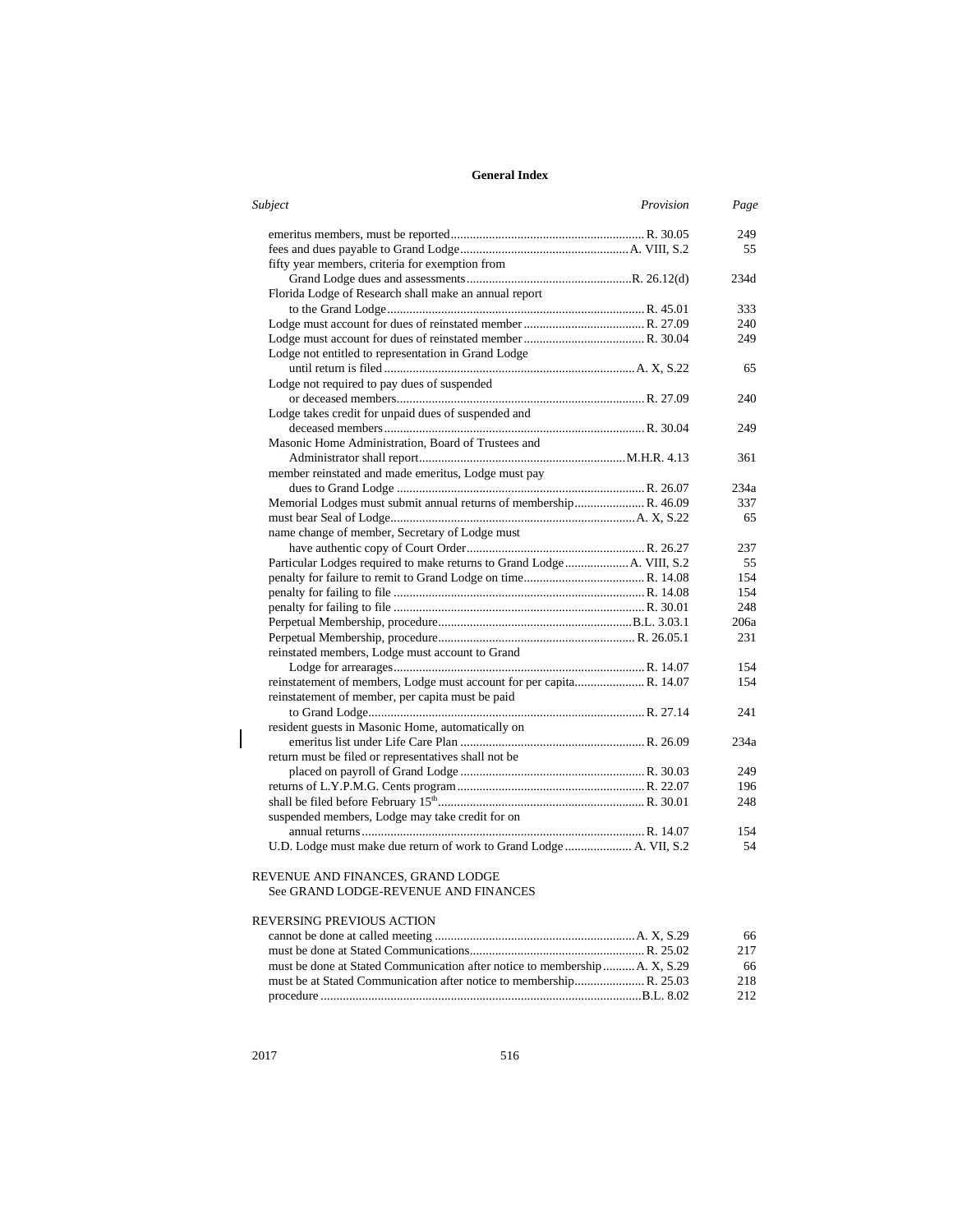| Subject                                                             | Provision | Page       |
|---------------------------------------------------------------------|-----------|------------|
| RIGHTS OF MEMBERS                                                   |           |            |
| See MEMBERS, THEIR RIGHTS, STATUS AND DUTIES                        |           |            |
| RITUAL AND CEREMONIES                                               |           |            |
| advancement of candidate, delay of six months                       |           |            |
|                                                                     |           | 270        |
| advancement of candidate who removes to another                     |           |            |
|                                                                     |           | 180        |
| advancement of E.A. Candidate, physically disqualified,             |           |            |
|                                                                     |           | 253        |
|                                                                     |           | 276        |
|                                                                     |           | 288b       |
| all matters of Masonic Etiquette, ceremonies and ritual             |           |            |
|                                                                     |           | 58         |
|                                                                     |           | 288b       |
|                                                                     |           | 288b       |
|                                                                     |           | 293        |
| candidate must pass proficiency in catechism of                     |           |            |
|                                                                     |           | 280        |
| certificates of proficiency in forms and ceremonies                 |           |            |
|                                                                     |           | 280        |
|                                                                     |           | 287        |
|                                                                     |           | 288        |
| cornerstone ceremony, eligibility of edifice, subject               |           |            |
|                                                                     |           | 288        |
|                                                                     |           | 288        |
| cornerstone, Grand Master may summons Lodge to                      |           |            |
|                                                                     |           | 288        |
| cornerstone laying ceremony, request for, to be                     |           |            |
|                                                                     |           | 288        |
| cornerstone, Master may summons Lodge to attend                     |           |            |
|                                                                     |           | 293        |
| cornerstone, members may be summoned to attend                      |           |            |
|                                                                     |           | 66         |
|                                                                     |           | 288        |
|                                                                     |           | 288        |
|                                                                     |           | 297        |
| courtesy work in Lodge not recognized by this Grand                 |           |            |
|                                                                     |           | 297        |
| courtesy work, member of conferring Lodge may                       |           |            |
|                                                                     |           | 297        |
| courtesy Degree work for another Grand                              |           |            |
|                                                                     |           | 297        |
|                                                                     |           | 297        |
|                                                                     |           | 118        |
| Degrees, all should be closed at close of every                     |           |            |
|                                                                     |           | 63         |
| Degrees, Called Communication opened in Degree                      |           |            |
|                                                                     |           | 291        |
|                                                                     |           | 289        |
| Degrees, more than one at same meeting,                             |           |            |
|                                                                     |           | 64         |
| Degrees, more than one at same meeting, Dispensation for R. 6.10(d) |           | 118<br>289 |
|                                                                     |           |            |

517 2021

 $\overline{\phantom{a}}$ 

 $\overline{\phantom{a}}$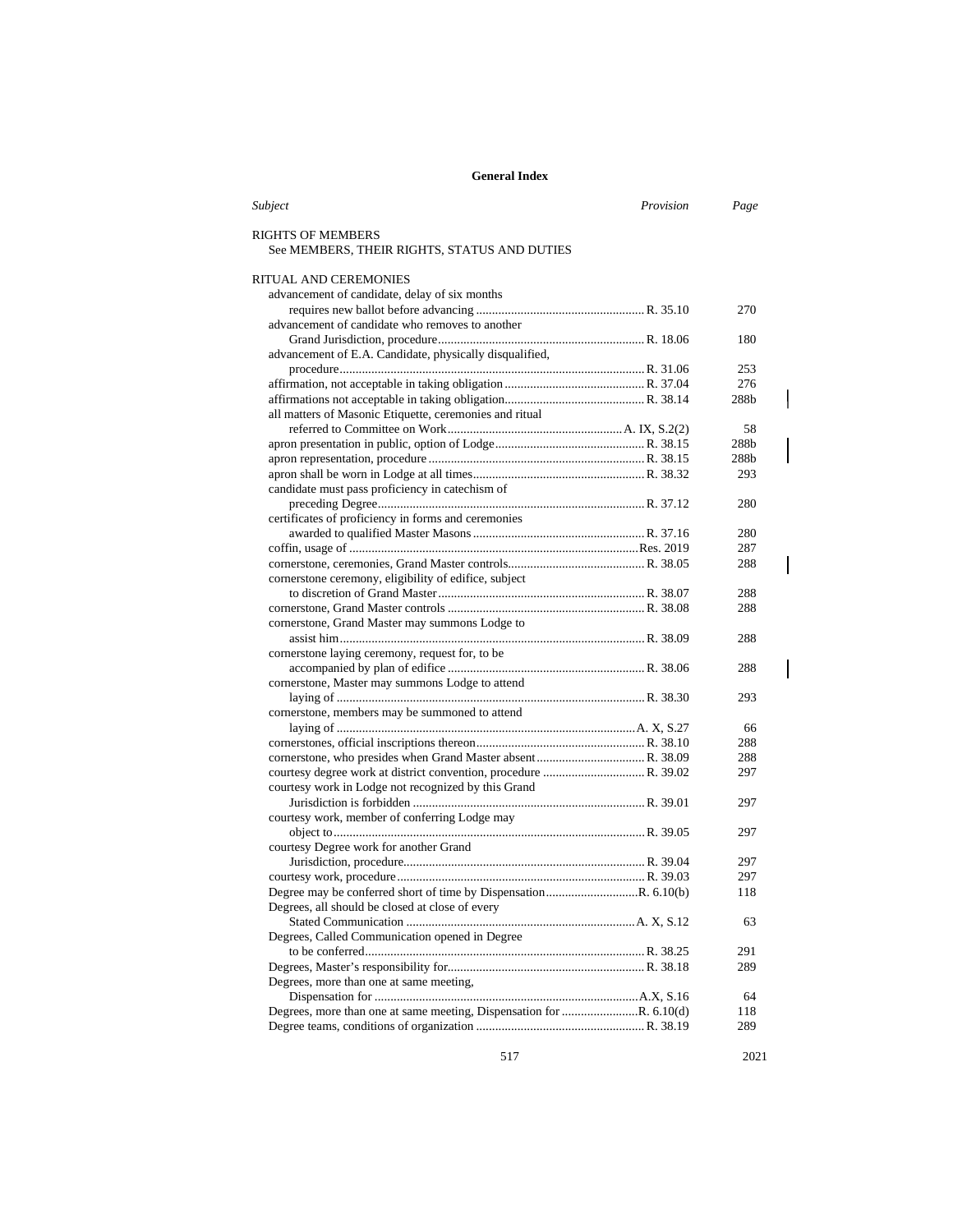| Subject<br>Provision                                          | Page |
|---------------------------------------------------------------|------|
|                                                               | 289  |
|                                                               | 289  |
| Divine Services, members must not wear Masonic                |      |
|                                                               | 293  |
|                                                               | 294  |
|                                                               | 276  |
| E.A. Degree, second section preceding lecture conferred on    |      |
|                                                               | 276  |
|                                                               | 291  |
| every Communication should be opened and closed with          |      |
|                                                               | 222  |
| fifty year certificate presentation, member entitled to Grand |      |
|                                                               | 234c |
|                                                               | 277  |
|                                                               | 223  |
|                                                               | 292  |
|                                                               | 223  |
|                                                               | 285  |
|                                                               | 284  |
|                                                               | 294  |
|                                                               | 293  |
|                                                               | 293  |
|                                                               | 66   |
|                                                               | 294  |
|                                                               | 293  |
|                                                               | 295  |
|                                                               | 66   |
|                                                               | 294  |
|                                                               | 294  |
| funeral services for sojourning Brother of reprehensible      |      |
|                                                               | 294  |
|                                                               | 294  |
|                                                               | 294  |
| funerals, may be closed with benediction by attending         |      |
|                                                               | 294  |
| funerals, special Communication may be continuous             |      |
|                                                               | 295  |
|                                                               | 294  |
| funeral, unaffiliated Mason forfeits rights to after          |      |
|                                                               | 294  |
| furnishing of Lodge, Volume of Sacred Law required            |      |
|                                                               | 70   |
|                                                               | 288a |
|                                                               | 50   |
| Grand Master can make a Mason at sight, procedure             |      |
|                                                               | 70   |
| hat or head covering, no member shall wear, except            |      |
|                                                               | 296  |
|                                                               | 276  |
|                                                               | 288b |
| Lodge cannot be called from labor to refreshment              |      |
|                                                               | 222  |
|                                                               |      |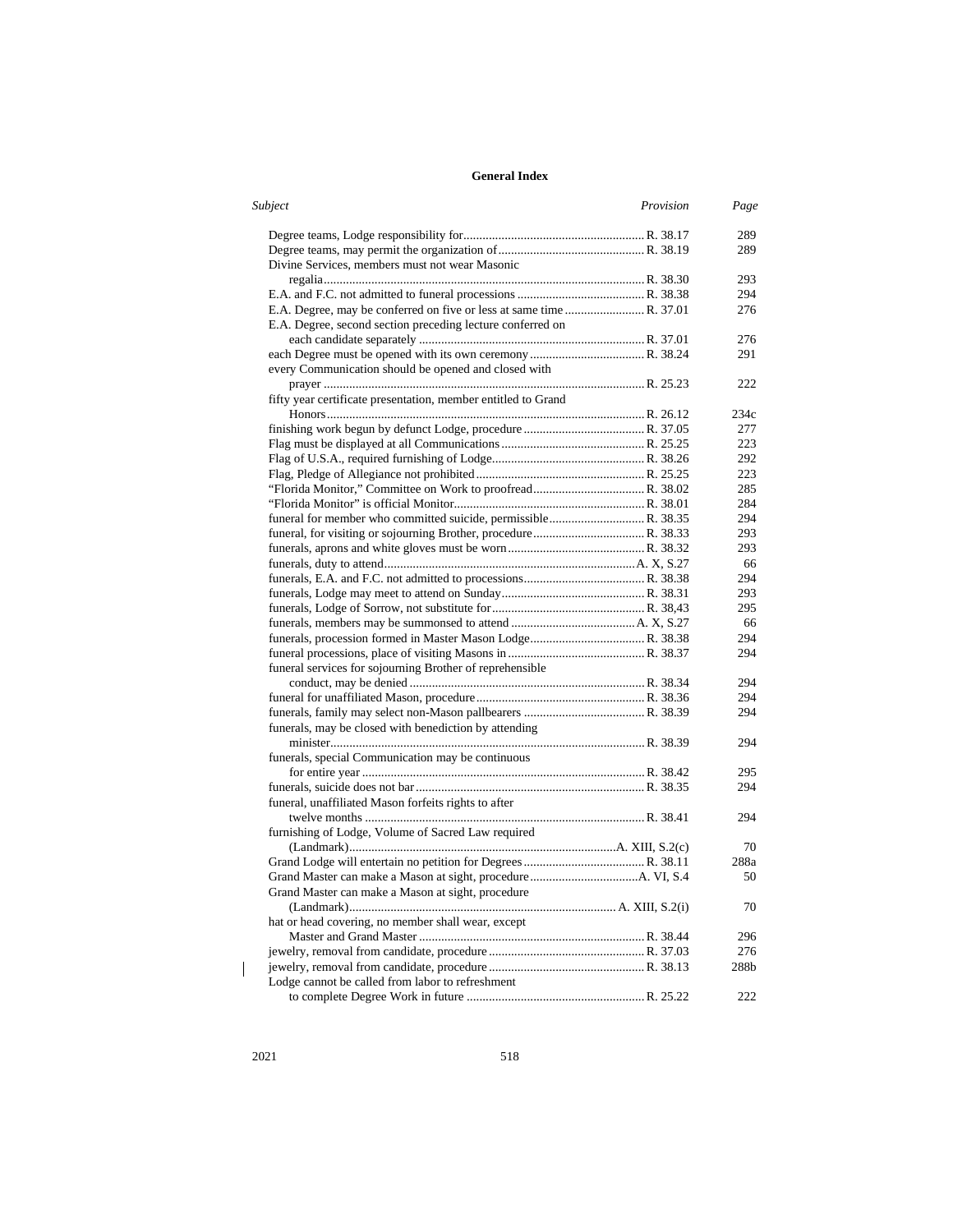| Subject<br>Provision                                                 | Page |
|----------------------------------------------------------------------|------|
| Lodge cannot lawfully meet on Sunday, except for                     |      |
|                                                                      | 293  |
|                                                                      | 295  |
| Master, calling on Brother to assist in work, does not               | 292  |
|                                                                      | 291  |
|                                                                      | 290  |
|                                                                      | 290  |
| Master may "dispense with" and "resume labor"                        | 190  |
|                                                                      | 223  |
|                                                                      | 262  |
|                                                                      | 277  |
|                                                                      | 262  |
|                                                                      | 285  |
|                                                                      | 278  |
|                                                                      | 278  |
|                                                                      | 278  |
|                                                                      | 288a |
| original and duplicate copies of Forms and Ceremonies,               |      |
| kept in vault in custody of Grand Master and                         |      |
|                                                                      | 76a  |
|                                                                      |      |
|                                                                      | 223  |
| Past Grand Master may close Lodge in ample form,                     |      |
|                                                                      | 296  |
|                                                                      | 223  |
|                                                                      | 292  |
|                                                                      | 289  |
|                                                                      | 289  |
|                                                                      | 280  |
|                                                                      | 280  |
|                                                                      | 293  |
|                                                                      | 50   |
| public processions, Lodge is not called to                           | 66   |
|                                                                      | 294  |
|                                                                      | 66   |
|                                                                      | 293  |
|                                                                      | 285  |
| Senior Warden or Junior Warden presiding, may call any               |      |
|                                                                      | 291  |
|                                                                      | 292  |
|                                                                      | 191  |
|                                                                      | 222  |
| unaffiliated Mason, after twelve months, not entitled                |      |
|                                                                      | 294  |
| unaffiliated Mason, forfeits all rights and privileges               |      |
|                                                                      | 308  |
|                                                                      | 294  |
| U.D. Lodge Master, not entitled to receive Past                      |      |
|                                                                      | 311  |
| visitation, should have documentary evidence of eligibility R. 40.04 | 299  |
|                                                                      | 294  |
| Volume of Sacred Law, required furnishing of Lodge                   |      |
|                                                                      | 70   |
| 519                                                                  | 2008 |

 $\begin{array}{c} \hline \end{array}$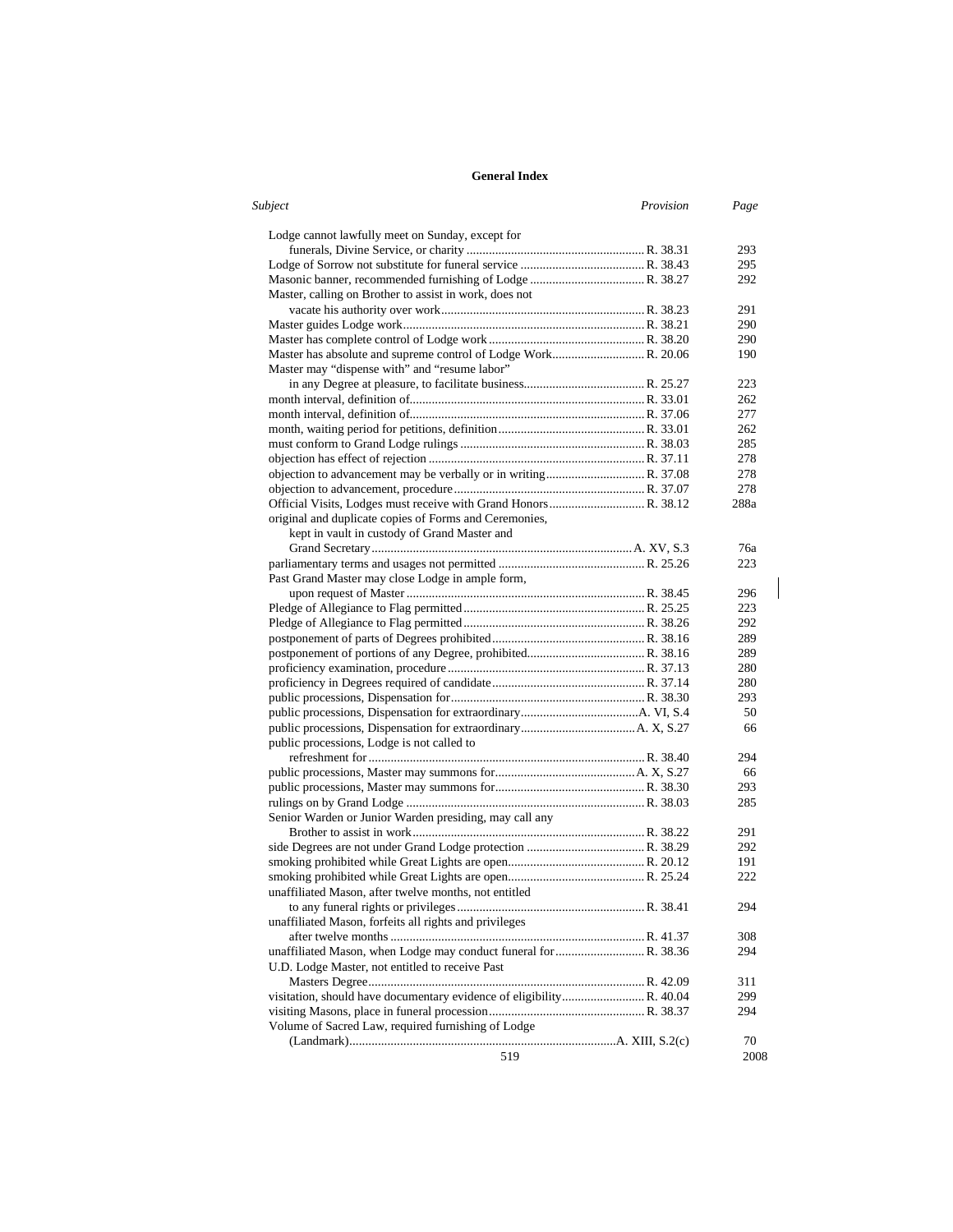| Subject<br>Provision                                                                          | Page             |
|-----------------------------------------------------------------------------------------------|------------------|
|                                                                                               | 280              |
|                                                                                               | 293              |
| work and lectures, duty of members to become                                                  |                  |
|                                                                                               | 234e             |
|                                                                                               | 285              |
|                                                                                               | 292              |
|                                                                                               | 75               |
|                                                                                               | 285              |
|                                                                                               | 76               |
|                                                                                               | 287              |
|                                                                                               | 287              |
|                                                                                               | 76               |
|                                                                                               | 285              |
| written work, original and number of duplicate copies                                         |                  |
|                                                                                               | 76               |
| written work, proposed changes and amendments must be                                         |                  |
| submitted to Lodges 60 days prior to Annual Communication A. XV, S.4                          | 76               |
|                                                                                               | 76a              |
|                                                                                               | 319              |
|                                                                                               |                  |
| <b>ROLL OF MEMBERS</b>                                                                        |                  |
|                                                                                               | 234e             |
| <b>SALE OF LODGE PROPERTY</b><br>See PARTICULAR LODGES-PROPERTY<br><b>SEAL OF GRAND LODGE</b> |                  |
| Grand Lodge Seal affixed to all legal documents                                               |                  |
|                                                                                               | 44e              |
| Grand Lodge Seal affixed to commissions of Grand                                              |                  |
|                                                                                               | 171              |
| Seal of the Grand Lodge, shall be the corporate                                               |                  |
|                                                                                               | 44e              |
|                                                                                               | 234 <sub>b</sub> |
|                                                                                               |                  |
| <b>SEAL OF LODGE</b>                                                                          |                  |
|                                                                                               | 66               |
|                                                                                               |                  |
|                                                                                               | 302              |
| emergency relief applications must bear Seal                                                  |                  |
|                                                                                               | 375              |
|                                                                                               | 220              |
|                                                                                               | 243              |
|                                                                                               | 234 <sub>b</sub> |
|                                                                                               | 66               |
|                                                                                               | 227              |
|                                                                                               | 65               |
|                                                                                               | 246a             |
|                                                                                               | 302              |

SECRETARY, GRAND

See GRAND SECRETARY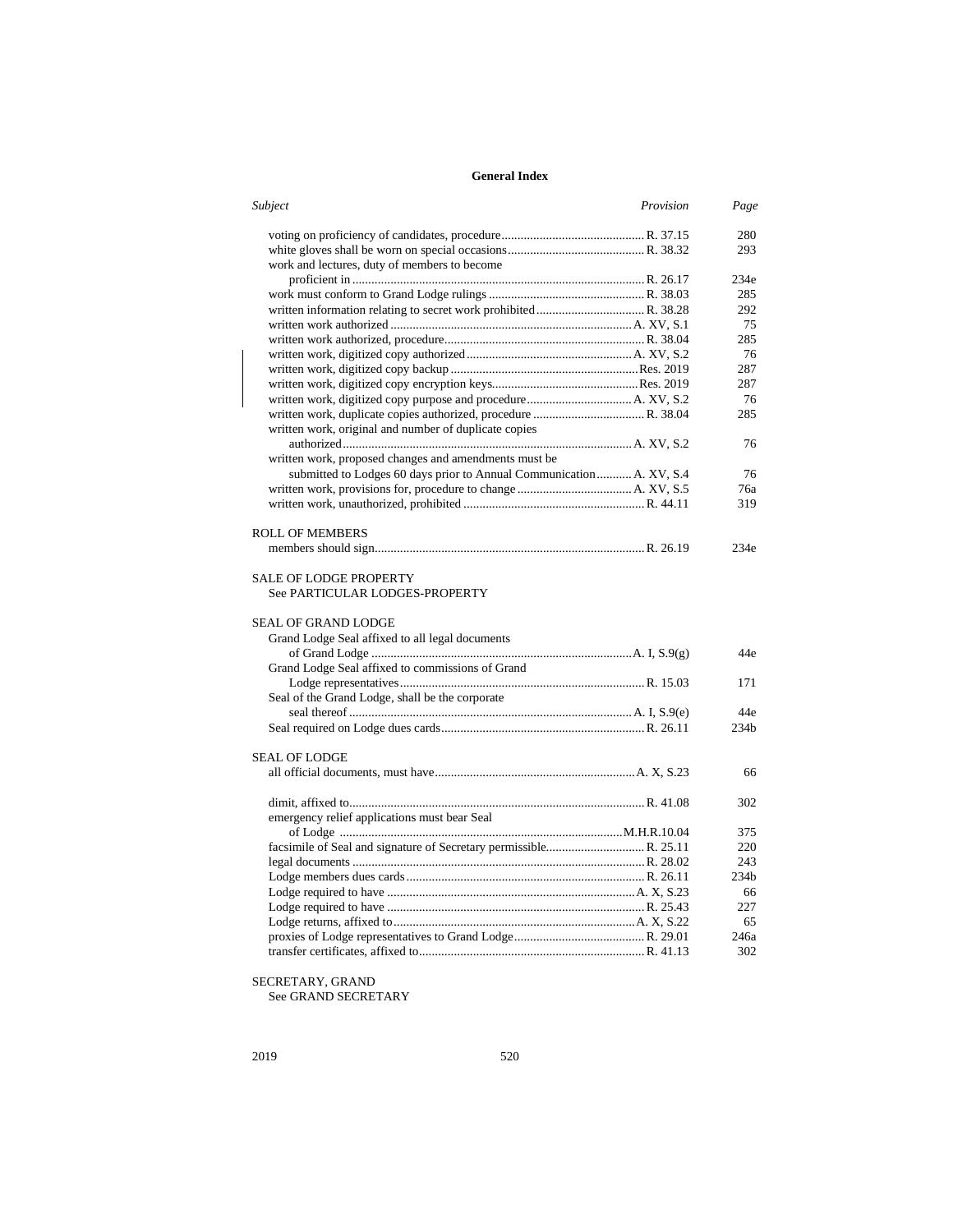| Subject                                                                                         | Provision | Page               |
|-------------------------------------------------------------------------------------------------|-----------|--------------------|
| <b>SECRETARY &amp; TREASURER OF LODGE</b><br>See TREASURER AND SECRETARY OF LODGES              |           |                    |
| <b>SENIOR DEACON</b><br>See PARTICULAR LODGES-OFFICERS<br>See SUBORDINATE OFFICERS OF LODGES    |           |                    |
| <b>SENIOR GRAND DEACON</b><br>See SUBORDINATE GRAND LODGE OFFICERS                              |           |                    |
| <b>SENIOR GRAND STEWARD</b><br>See SUBORDINATE GRAND LODGE OFFICERS                             |           |                    |
| <b>SENIOR STEWARD</b><br>See PARTICULAR LODGES-OFFICERS<br>See SUBORDINATE GRAND LODGE OFFICERS |           |                    |
| <b>SENIOR WARDEN</b><br>See PARTICULAR LODGES-OFFICERS<br>See WARDENS OF LODGES                 |           |                    |
| <b>SENTENCE</b><br><b>See PENAL CODE</b>                                                        |           |                    |
| <b>SIDE DEGREES</b><br>See RITUAL & CEREMONIES                                                  |           |                    |
| <b>SMOKING</b>                                                                                  |           |                    |
|                                                                                                 |           | 191<br>222         |
| SOLICITATION                                                                                    |           | 234e<br>245<br>319 |
| SPANISH TRANSLATION OF RITUAL WORK                                                              |           | 76                 |
| <b>STEWARDS</b><br>See PARTICULAR LODGES-OFFICERS<br>See SUBORDINATE OFFICERS OF LODGES         |           |                    |
| <b>STS. JOHN DAY</b>                                                                            |           |                    |
|                                                                                                 |           | 117                |
|                                                                                                 |           | 293                |
|                                                                                                 |           | 61                 |
| public procession on anniversary of, duty of members                                            |           | 66                 |
|                                                                                                 |           | 222                |
|                                                                                                 |           | 222                |
| <b>SUBORDINATE GRAND LODGE OFFICERS</b>                                                         |           |                    |
|                                                                                                 |           | 45                 |
|                                                                                                 |           | 46                 |
|                                                                                                 |           | 50                 |
|                                                                                                 |           | 53                 |
|                                                                                                 |           | 104                |
|                                                                                                 |           | 131                |
|                                                                                                 |           | 101                |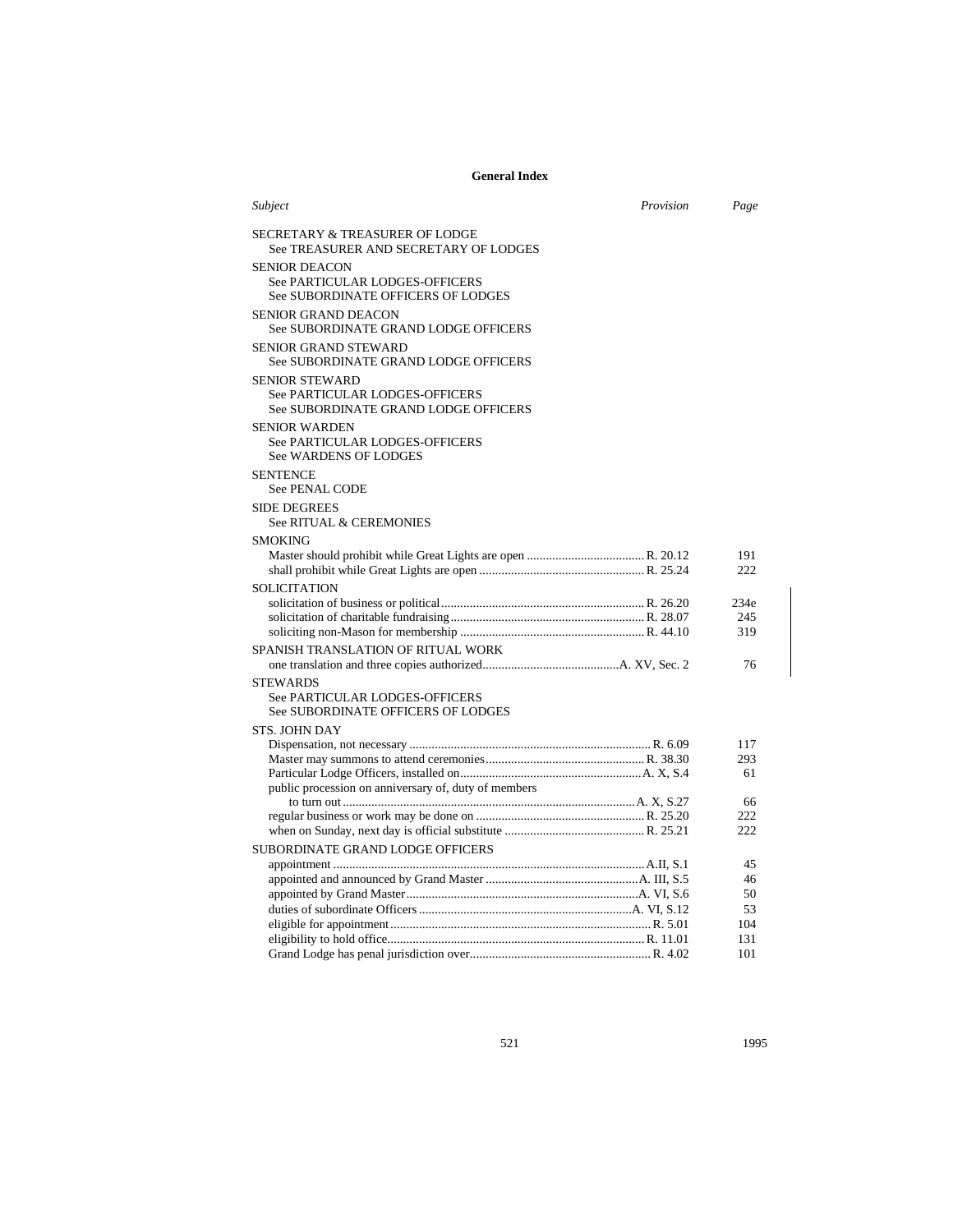| Subject                                             | Provision | Page |
|-----------------------------------------------------|-----------|------|
|                                                     |           | 131  |
|                                                     |           | 131  |
|                                                     |           | 53   |
|                                                     |           | 47   |
|                                                     |           | 50   |
|                                                     |           | 109  |
|                                                     |           | 80   |
| Senior Grand Warden has right to nominate the       |           |      |
|                                                     |           | 45   |
|                                                     |           | 45   |
|                                                     |           | 45   |
| SUBORDINATE OFFICERS OF LODGES                      |           |      |
| all Officers, except Master and Wardens, subject to |           |      |
|                                                     |           | 189  |
|                                                     |           | 183  |
|                                                     |           | 183  |
|                                                     |           | 199  |
|                                                     |           | 221  |
|                                                     |           | 184  |
|                                                     |           | 184  |
|                                                     |           | 187  |
|                                                     |           | 236  |
|                                                     |           | 185  |
|                                                     |           | 187  |
|                                                     |           | 80   |
|                                                     |           | 61   |
|                                                     |           | 187  |
|                                                     |           | 61   |
|                                                     |           | 61   |
|                                                     |           | 62   |
| SUCCESSION IN OFFICE                                |           |      |
| See GRAND LODGE-OFFICERS                            |           |      |
| See PARTICULAR LODGES-OFFICERS                      |           |      |
| SUICIDE                                             |           |      |
|                                                     |           | 294  |
| <b>SUNDAY</b>                                       |           |      |
|                                                     |           | 293  |
|                                                     |           | 117  |
| Lodge cannot lawfully meet on, except for funeral,  |           |      |
|                                                     |           | 293  |
|                                                     |           |      |
| Lodge cannot meet on, except for funeral, Divine    |           |      |
|                                                     |           | 222  |
|                                                     |           | 293  |
| Sts. John Day on Sunday, day following is           |           |      |
|                                                     |           | 222  |
| SURRENDER OF CHARTER                                |           |      |
|                                                     |           | 192  |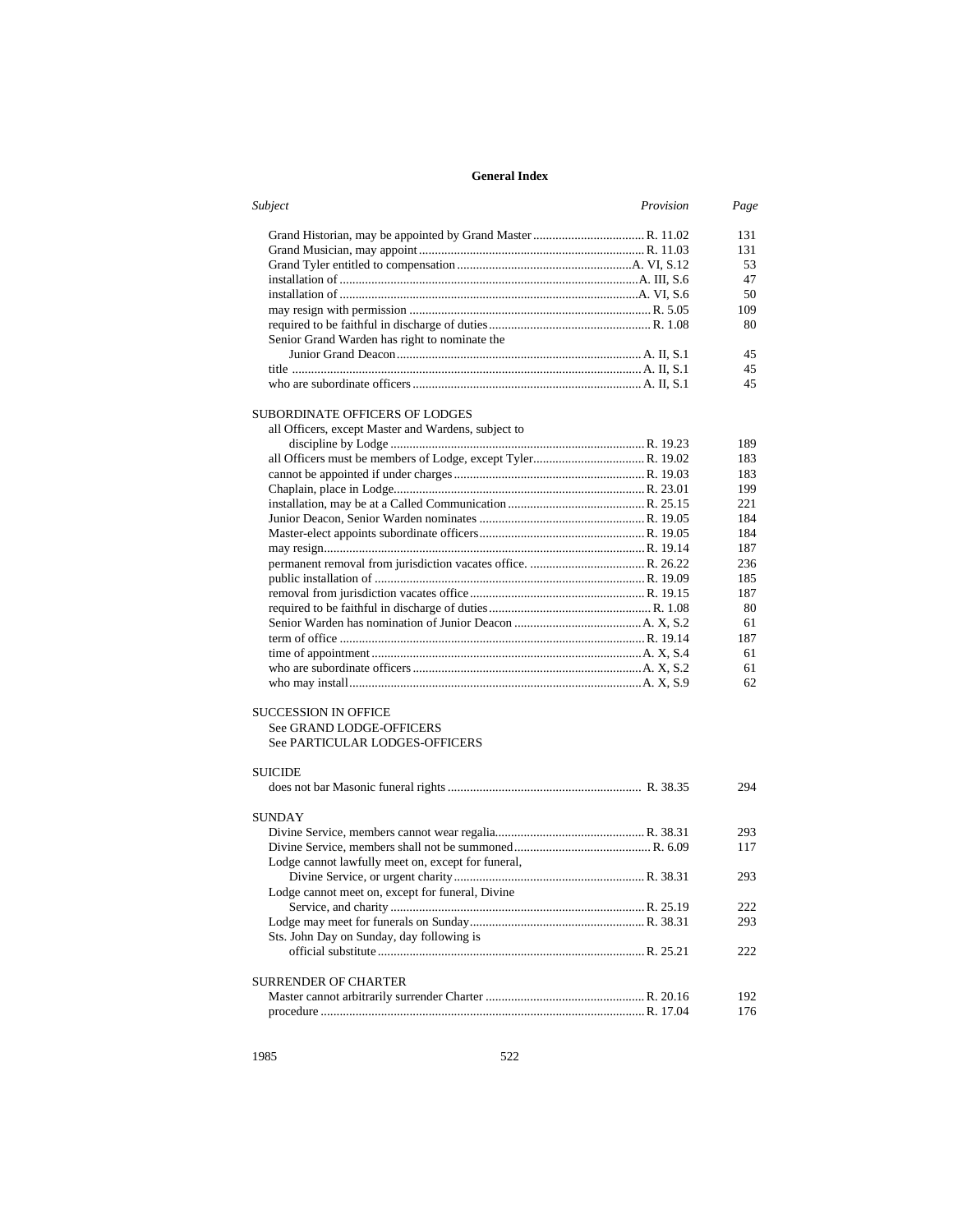| Subject<br>Provision                               | Page       |
|----------------------------------------------------|------------|
|                                                    | 178        |
|                                                    | 177        |
|                                                    |            |
| SUSPENSION FOR NON-PAYMENT OF DUES                 | 240        |
|                                                    | 240        |
|                                                    |            |
|                                                    | 240<br>154 |
| Lodge not required to pay dues of suspended or     |            |
|                                                    | 249        |
| no Masonic rights, privileges, or benefits can be  |            |
|                                                    | 240        |
| reinstatement, Lodge not required to collect dues, |            |
|                                                    | 154        |
| reinstatement, Lodge not required to collect dues, |            |
|                                                    | 240        |
| Lodge not required to pay dues of suspended or     |            |
|                                                    | 240        |
|                                                    | 65         |
|                                                    | 207        |
|                                                    | 240        |
|                                                    | 332b       |
|                                                    |            |
| SUSPENSION FOR UNMASONIC CONDUCT<br>See PENAL CODE |            |
| $-T -$                                             |            |
| TAX RETURNS, PARTICULAR LODGES                     |            |
|                                                    | 197        |
|                                                    | 197        |
|                                                    | 197        |
|                                                    |            |
| THIRTY-NINE ARTICLES, GENERAL REGULATIONS          |            |
|                                                    | 81         |
|                                                    |            |
| <b>TYLER</b>                                       |            |
| See PARTICULAR LODGES - OFFICERS                   |            |
| See SUBORDINATE OFFICERS OF LODGES                 |            |
| TRANSFER CERTIFICATE                               |            |
| Grand Lodge recognizes acts of other               |            |
|                                                    | 171        |
|                                                    | 302        |
|                                                    | 171        |
|                                                    | 302        |
|                                                    | 302        |
|                                                    | 302        |
|                                                    |            |
| TREASURER, GRAND                                   |            |

See GRAND TREASURER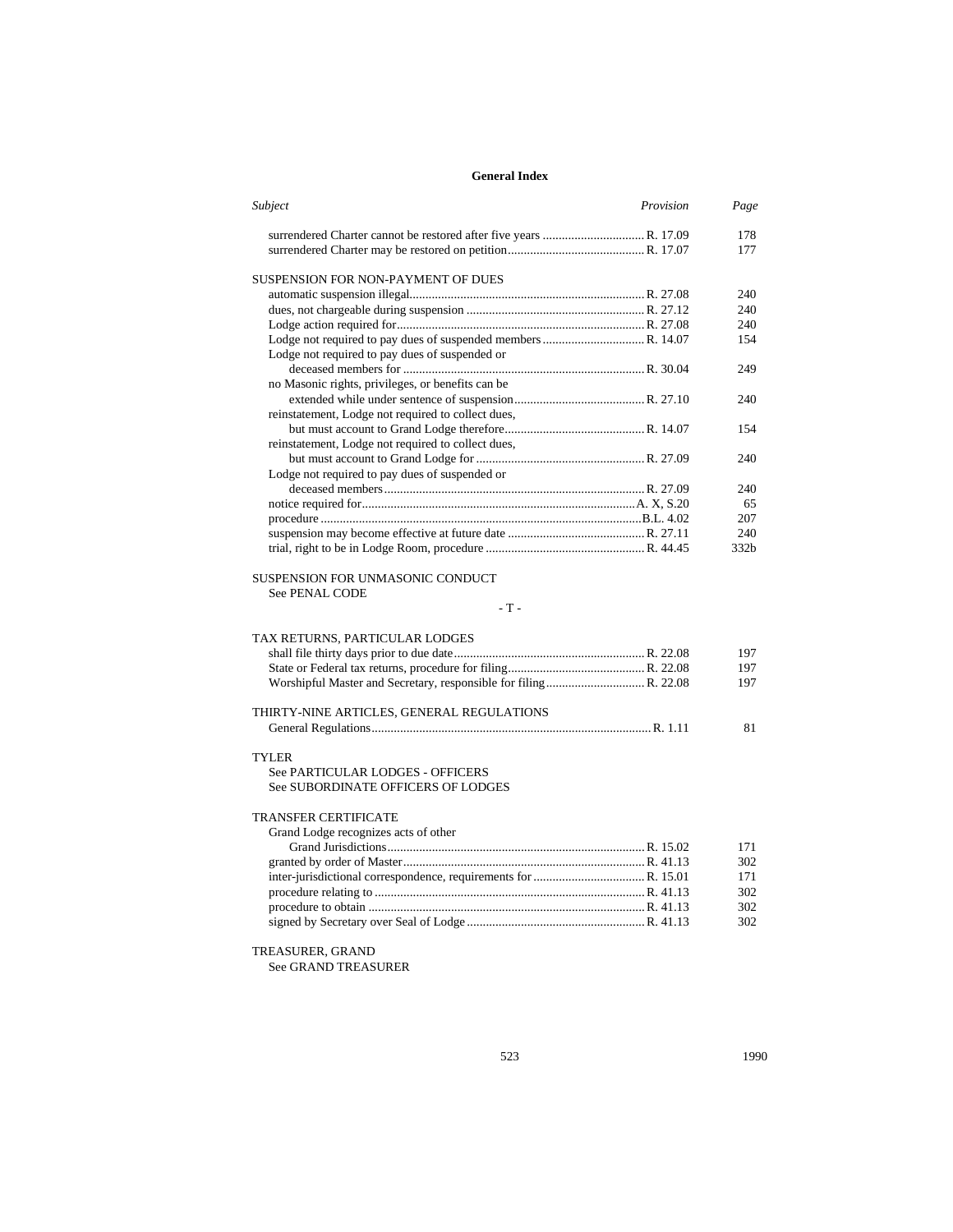| Subject                                                         | Provision | Page             |
|-----------------------------------------------------------------|-----------|------------------|
| TREASURER AND SECRETARY OF LODGES                               |           |                  |
|                                                                 |           | 226              |
| all official documents must be verified by Secretary            |           |                  |
|                                                                 |           | 66               |
| appeal, from judgment of Lodge or Trial Commission,             |           |                  |
|                                                                 |           | 332m             |
|                                                                 |           | 332k             |
| appeal to Grand Lodge from judgment of Lodge or                 |           |                  |
|                                                                 |           | 332k             |
| appendant, allied or affiliated Orders, shall furnish           |           |                  |
|                                                                 |           | 196              |
|                                                                 |           | 195              |
| Brother under penalty of suspension or expulsion, duty          |           |                  |
|                                                                 |           | 332h             |
| certification of candidates receiving "Lodge System of          |           |                  |
|                                                                 |           | 282              |
|                                                                 |           | 328              |
| charges, determination to prosecute or dismiss, duties          |           |                  |
|                                                                 |           | 331              |
|                                                                 |           | 320              |
| charges filed against Mason from another jurisdiction,          |           |                  |
|                                                                 |           | 320              |
|                                                                 |           | 329              |
|                                                                 |           | 327              |
|                                                                 |           | 171              |
|                                                                 |           | 307              |
|                                                                 |           | 307              |
| dimit requested prior to December 27 <sup>th</sup> , member not |           |                  |
|                                                                 |           | 304              |
|                                                                 |           | 302              |
|                                                                 |           | 184              |
|                                                                 |           | 229              |
|                                                                 |           | 234 <sub>b</sub> |
|                                                                 |           | 65               |
|                                                                 |           | 302              |
|                                                                 |           | 62               |
|                                                                 |           | 80               |
|                                                                 |           | 61               |
|                                                                 |           | 211              |
|                                                                 |           | 183              |
|                                                                 |           | 375              |
|                                                                 |           | 220              |
| Federal and State reports and returns, Secretary must           |           |                  |
|                                                                 |           | 197              |
| fee for Passing or Raising paid to Secretary before             |           |                  |
|                                                                 |           | 63               |
|                                                                 |           | 195              |
|                                                                 |           | 195              |
|                                                                 |           | 185              |
|                                                                 |           | 221              |

 $\mathbf I$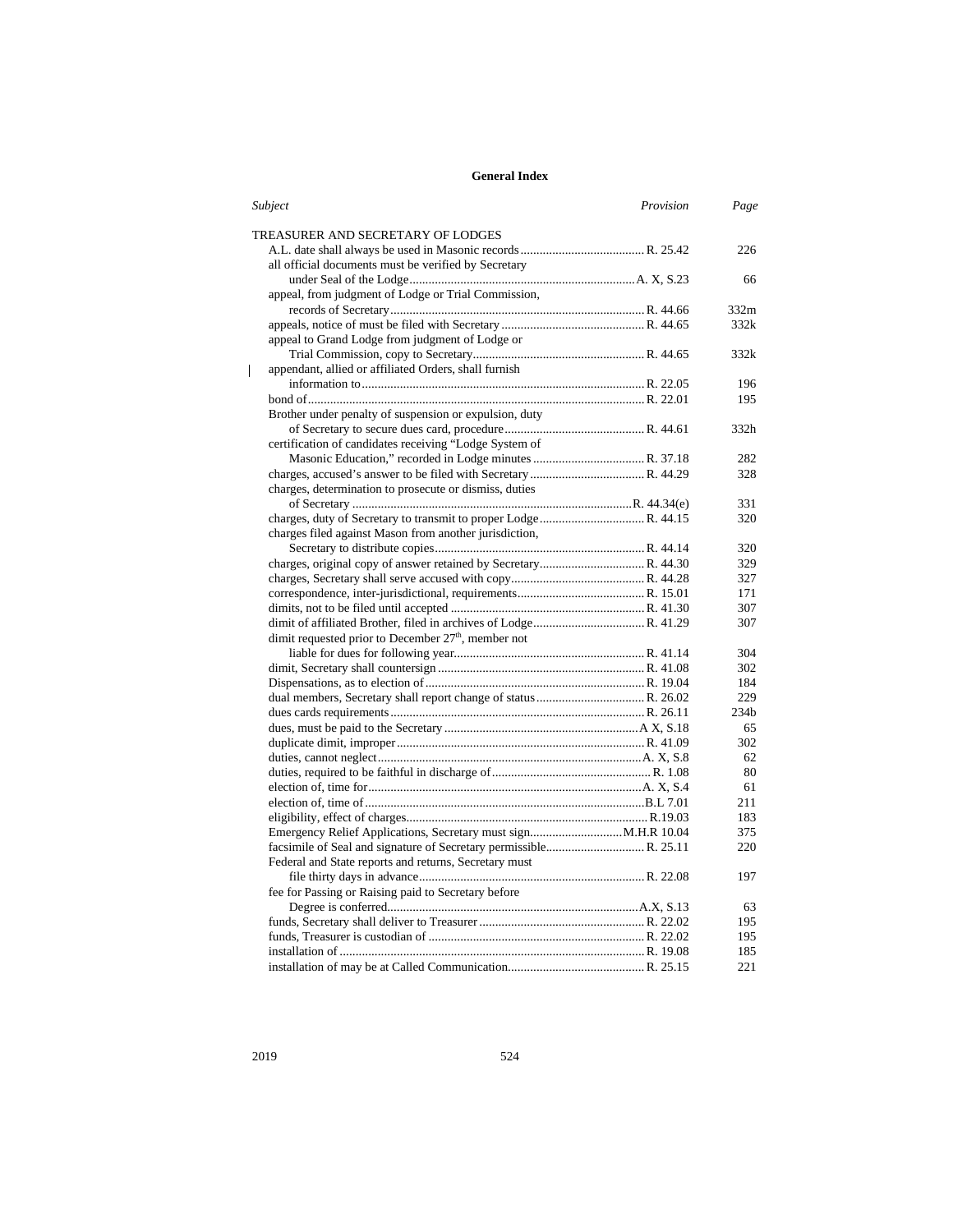| Subject                                                                  | Provision | Page             |
|--------------------------------------------------------------------------|-----------|------------------|
| list of membership, Secretary must have Grand Master's approval R. 22.04 |           | 195              |
|                                                                          |           | 242              |
|                                                                          |           | 187              |
|                                                                          |           | 183              |
| name change of member, Secretary must receive                            |           |                  |
|                                                                          |           | 237              |
|                                                                          |           | 332k             |
| Order of Eastern Star, Secretary may furnish                             |           |                  |
|                                                                          |           | 196              |
|                                                                          |           | 326              |
| penal charges, Secretary shall serve copy on                             |           |                  |
|                                                                          |           | 327              |
|                                                                          |           | 326              |
| penalty for late returns, dues, and assessments to Grand Lodge R. 30.01  |           | 248              |
|                                                                          |           | 236              |
|                                                                          |           | 307              |
| petitions for Degrees and affiliation, Secretary to                      |           |                  |
|                                                                          |           | 264              |
| petitions for Degrees, Secretary shall present at next                   |           |                  |
|                                                                          |           | 262              |
|                                                                          |           | 262              |
| petition for reinstatement from indefinite suspension,                   |           |                  |
|                                                                          |           | 332 <sub>p</sub> |
| physically disabled or handicapped candidate,                            |           |                  |
|                                                                          |           | 252a             |
| proxies of Lodge representatives to Grand Lodge,                         |           |                  |
|                                                                          |           | 246a             |
| recorded as dimitted through mistake, records to be                      |           | 185              |
|                                                                          |           | 301              |
|                                                                          |           | 53               |
|                                                                          |           | 185              |
|                                                                          |           | 187              |
|                                                                          |           | 3321             |
| responsible to Grand Master for compliance with                          |           |                  |
| requirements of Lodge System of Masonic Education R. 37.18               |           | 282              |
| returns and collection of funds for L.Y.P.M.G. Cents                     |           |                  |
|                                                                          |           | 196              |
|                                                                          |           | 65               |
| sale of Lodge property, Secretary must attest all                        |           |                  |
|                                                                          |           | 243              |
|                                                                          |           | 302              |
|                                                                          |           | 65               |
|                                                                          |           | 302              |
|                                                                          |           | 66               |
| Seal of Lodge, applications for admission to                             |           |                  |
|                                                                          |           | 366              |
|                                                                          |           | 375              |
|                                                                          |           | 220              |
|                                                                          |           | 243              |
| Seal of Lodge, proxies of representatives to                             |           |                  |
|                                                                          |           | 246a             |

 $\begin{array}{c} \hline \end{array}$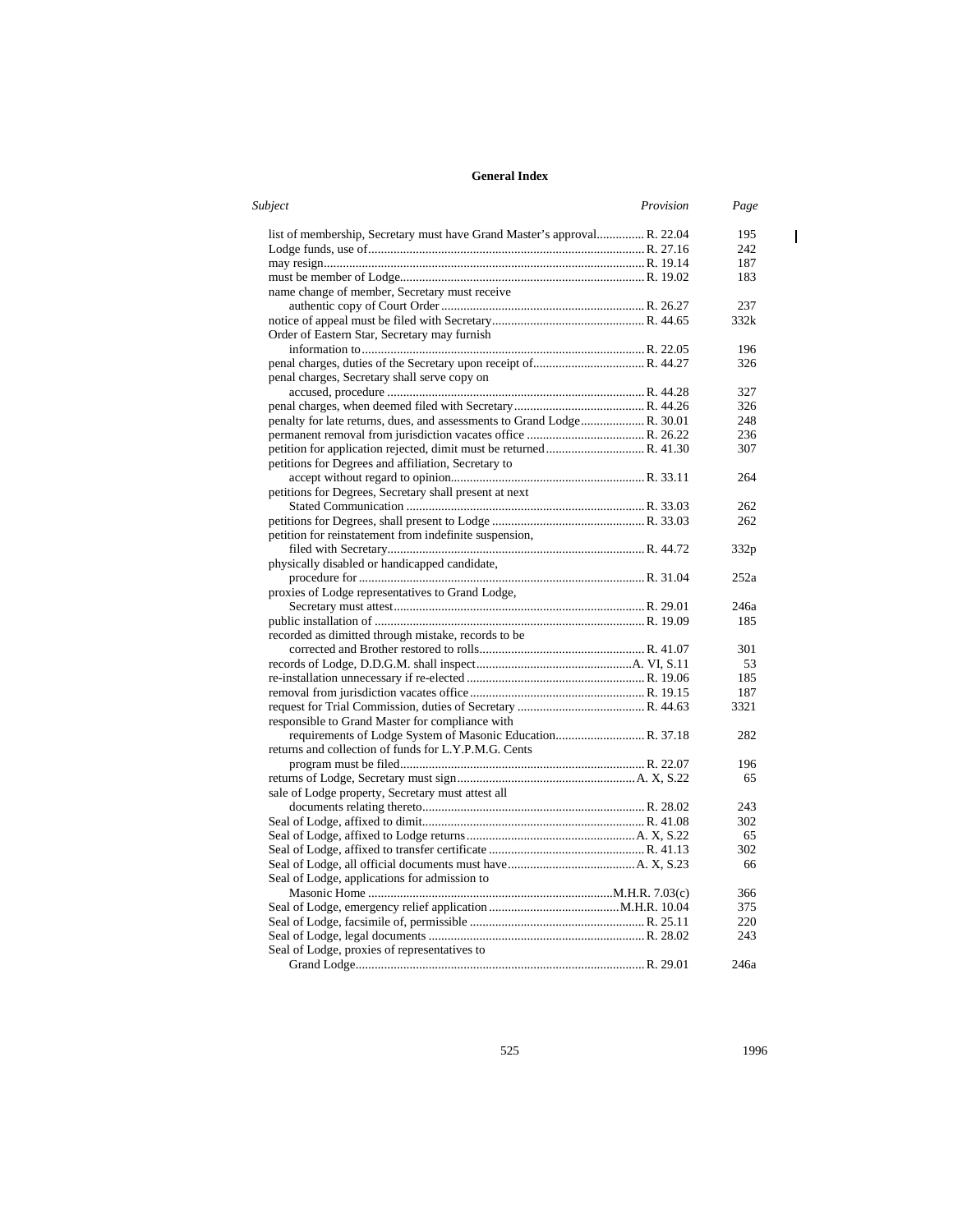| Subject<br>Provision                                         | Page |
|--------------------------------------------------------------|------|
|                                                              | 66   |
|                                                              | 227  |
|                                                              | 211  |
| Secretary has custody of Lodge Seal, subject to              |      |
|                                                              | 211  |
|                                                              | 211  |
|                                                              | 340  |
| Secretary must accept all petitions for Degrees              |      |
|                                                              | 197  |
| Secretary of Particular Lodge shall furnish Order of         |      |
| Eastern Star and other allied Orders, information            |      |
|                                                              | 127  |
| Secretary prohibited from furnishing lists of Lodge          |      |
|                                                              | 195  |
|                                                              | 195  |
|                                                              | 211  |
|                                                              | 220  |
| Secretary subject to discipline for failure to file          |      |
|                                                              | 197  |
| special continuous Communication for funerals,               |      |
|                                                              | 295  |
| statement of dues and assessments, Secretary shall mail to   |      |
| each member or be sent through Grand Lodge database R. 22.06 | 196  |
|                                                              | 189  |
|                                                              | 61   |
|                                                              | 61   |
| transfer certificate issued and signed by                    |      |
|                                                              | 302  |
|                                                              | 211  |
|                                                              | 211  |
|                                                              | 211  |
|                                                              | 214a |
| Treasurer, Lodge action not required for payment of          | 214a |
|                                                              | 340  |
|                                                              | 214a |
|                                                              | 214a |
| Trial Commission, Chairman to deliver findings,              |      |
|                                                              | 332k |
|                                                              | 331  |
|                                                              | 332h |
|                                                              | 118  |
|                                                              | 188  |
|                                                              | 62   |
|                                                              | 66   |
| TRIAL                                                        |      |
|                                                              | 332b |
|                                                              | 330  |
|                                                              | 65   |
|                                                              | 332c |
|                                                              | 3320 |
|                                                              |      |

 $\overline{\phantom{a}}$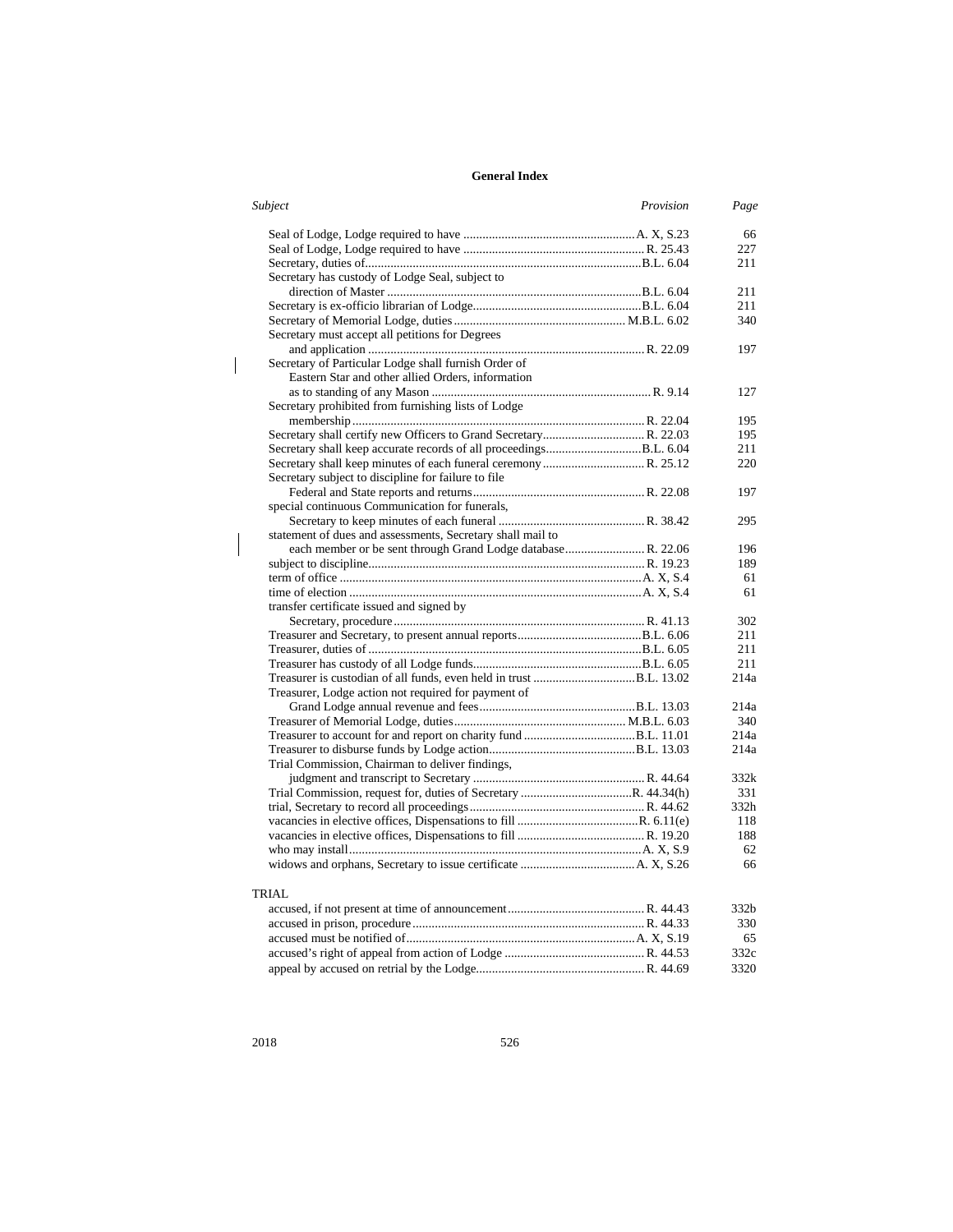| Subject                                               | Provision | Page             |
|-------------------------------------------------------|-----------|------------------|
|                                                       |           | 3320             |
|                                                       |           | 65               |
|                                                       |           | 48               |
|                                                       |           | 332b             |
| Brother involved in matters under investigation to    |           |                  |
|                                                       |           | 332c             |
|                                                       |           | 328              |
|                                                       |           | 329              |
|                                                       |           | 329              |
|                                                       |           | 326              |
|                                                       |           | 332              |
| determination to prosecute or dismiss charges,        |           |                  |
|                                                       |           | 330              |
|                                                       |           | 332c             |
| failure or refusal of Lodge to conduct new trial upon |           |                  |
|                                                       |           | 3320             |
|                                                       |           | 385-391ai        |
|                                                       |           | 332q             |
|                                                       |           | 332b             |
|                                                       |           | 332b             |
|                                                       |           | 332b             |
|                                                       |           | 332c             |
|                                                       |           | 332c             |
| Master and Wardens, Grand Master can suspend          |           |                  |
|                                                       |           | 50               |
| Master and Wardens, Grand Master can suspend          |           |                  |
|                                                       |           | 62               |
|                                                       |           | 186a             |
|                                                       |           | 332b             |
|                                                       |           | 217              |
|                                                       |           | 332b             |
|                                                       |           | 65               |
|                                                       |           | 332 <sub>b</sub> |
|                                                       |           | 332n             |
|                                                       |           | 3320             |
|                                                       |           | 322a             |
|                                                       |           | 332e             |
|                                                       |           | 332e             |
| penalty imposed not to be less than suspension        |           |                  |
| for period of sentence of imprisonment, etc.,         |           |                  |
|                                                       |           | 332f             |
|                                                       |           | 332e             |
| penalty, voting procedure to determine penalty        |           |                  |
|                                                       |           | 332g             |
|                                                       |           | 332g             |
| quibbles, technicalities or special pleadings, etc.,  |           |                  |
|                                                       |           | 332c             |
|                                                       |           | 71               |
|                                                       |           | 332r             |
|                                                       |           | 332h             |
|                                                       |           | 332m             |
|                                                       |           | 3321             |
|                                                       |           |                  |

527 1985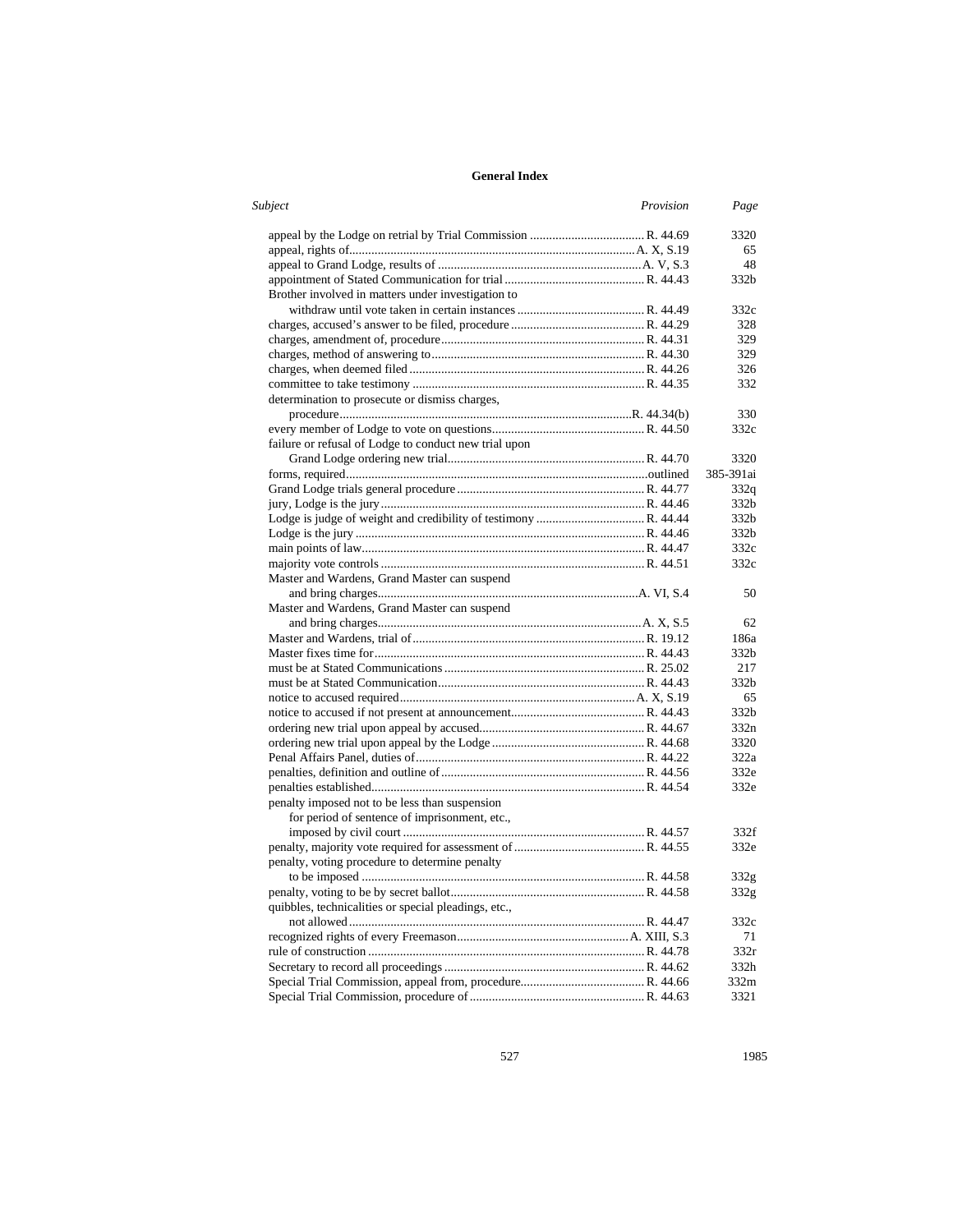| Subject                                                   | Provision | Page             |
|-----------------------------------------------------------|-----------|------------------|
|                                                           |           | 332b             |
| suspension, being under the penalty of is no bar to trial |           |                  |
|                                                           |           | 332h             |
| testimony, all relevant testimony to be taken and         |           |                  |
|                                                           |           | 332 <sub>b</sub> |
|                                                           |           | 332a             |
| testimony, discussion allowed and encouraged after        |           |                  |
|                                                           |           | 332c             |
|                                                           |           | 332a             |
|                                                           |           | 332a             |
|                                                           |           | 65               |
|                                                           |           | 332a             |
|                                                           |           | 332b             |
|                                                           |           | 332              |
| testimony, withdrawal of Brother involved in matters      |           |                  |
|                                                           |           | 332c             |
|                                                           |           | 332k             |
| Trial Commission, appeals from judgment of, record        |           |                  |
|                                                           |           | 332m             |
| Trial Commission, Chairman exercises all powers and       |           |                  |
|                                                           |           | 332k             |
| Trial Commission, conducting proceedings under same       |           |                  |
|                                                           |           | 332k             |
|                                                           |           | 332i             |
| Trial Commission, to conduct trials subject to            |           |                  |
|                                                           |           | 332i             |
|                                                           |           | 332              |
|                                                           |           | 62               |
|                                                           |           | 332a             |
| trial proceedings, Grand Master can intervene             |           |                  |
|                                                           |           | 322c             |
|                                                           |           | 311              |
|                                                           |           | 332c             |
|                                                           |           | 332c             |

# TRUSTEES OF MASONIC HOME

See MASONIC HOME AND MASONIC HOME TRUSTEES

# TWENTY-FIVE YEAR CERTIFICATES

See MEMBERS, THEIR RIGHTS, STATUS AND DUTIES

# - U -  $\,$

| 311  |
|------|
| 247  |
|      |
| 54   |
| 311  |
| 49   |
|      |
| 311  |
|      |
| 312. |
|      |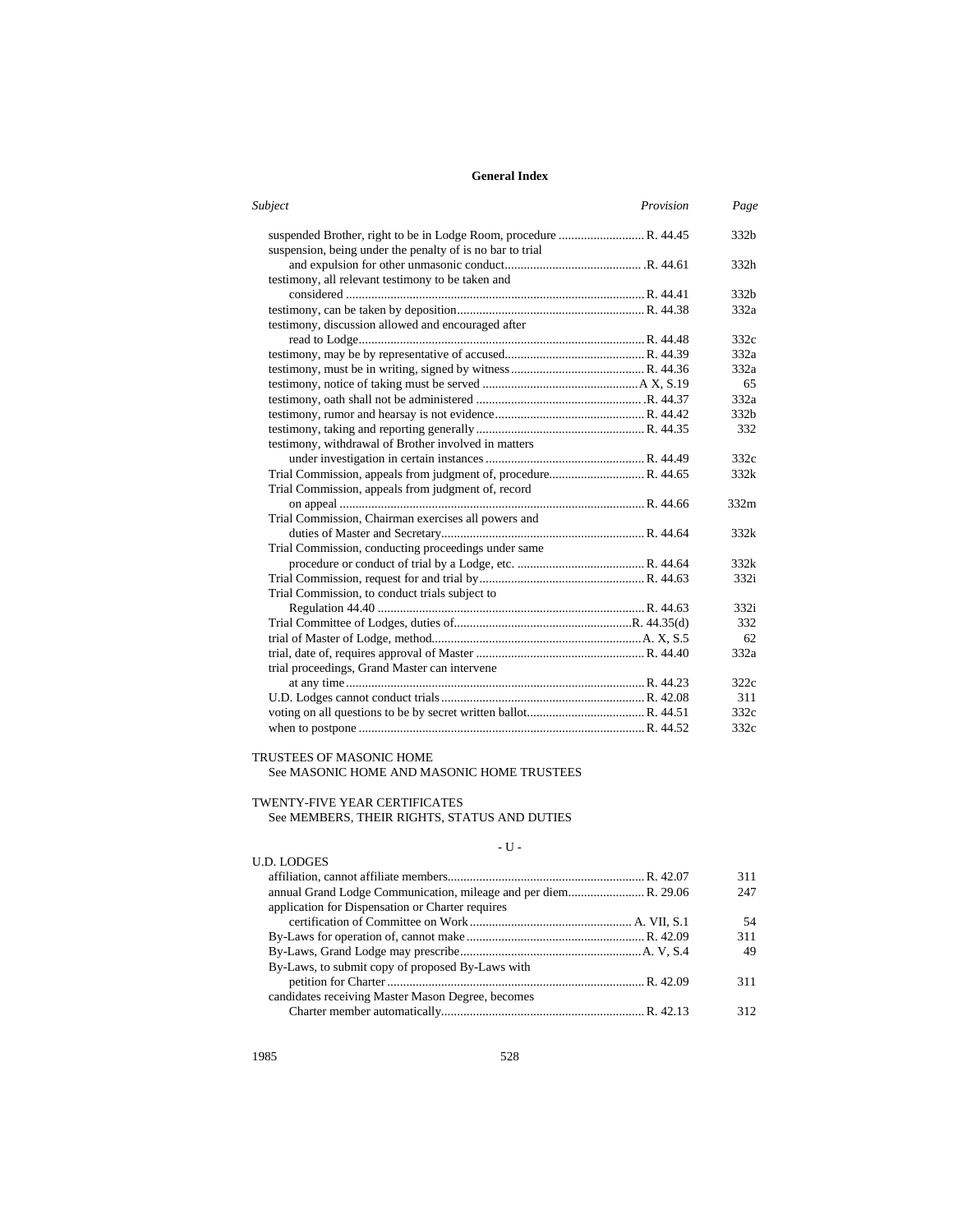| Subject                                                | Provision | Page |
|--------------------------------------------------------|-----------|------|
|                                                        |           | 199  |
|                                                        |           | 311  |
| Charter held by Grand Secretary subject to order       |           |      |
|                                                        |           | 310  |
|                                                        |           | 54   |
|                                                        |           | 180  |
|                                                        |           | 310  |
|                                                        |           | 311  |
| copy of Digest of Law and Monitor to be delivered      |           |      |
|                                                        |           | 310  |
|                                                        |           | 311  |
| Dispensation for, requires signature of twenty or more |           |      |
|                                                        |           | 309  |
|                                                        |           | 313  |
|                                                        |           | 313  |
| exists only to first day of month of annual            |           |      |
|                                                        |           | 311  |
|                                                        |           | 55   |
|                                                        |           | 55   |
|                                                        |           | 49   |
|                                                        |           | 54   |
| Grand Master may grant Dispensation for new Lodges     |           |      |
|                                                        |           | 54   |
| instruction booklet, "How to Form and Set A U.D. Lodge |           |      |
|                                                        |           | 313  |
| jurisdiction, non-Masons living in, must petition      |           |      |
|                                                        |           | 312  |
|                                                        |           | 312  |
| Lodge defunct for five years, must petition for U.D.   |           |      |
|                                                        |           | 315  |
| Masonic District, Grand Master shall assign new        |           |      |
|                                                        |           | 310  |
|                                                        |           | 188  |
| Master of Chartered Lodge, cannot petition for         |           |      |
|                                                        |           | 188  |
|                                                        |           | 311  |
| Master of, not entitled to receive "Degree of          |           |      |
|                                                        |           | 311  |
| Master, shall be Florida Past Master, subject          |           |      |
|                                                        |           | 310  |
| Masters and Wardens of U.D. Lodges, who have paid      |           |      |
| for their Charters and worked one year, eligible to    |           |      |
|                                                        |           | 45   |
|                                                        |           | 311  |
|                                                        |           | 54   |
| members joining U.D. Lodges in foreign jurisdictions,  |           |      |
|                                                        |           | 229  |
| membership in U.D. Lodge does not affect membership    |           |      |
|                                                        |           | 312  |
|                                                        |           | 311  |
| members receiving Degrees in U.D. Lodge, status        |           |      |
|                                                        |           | 313  |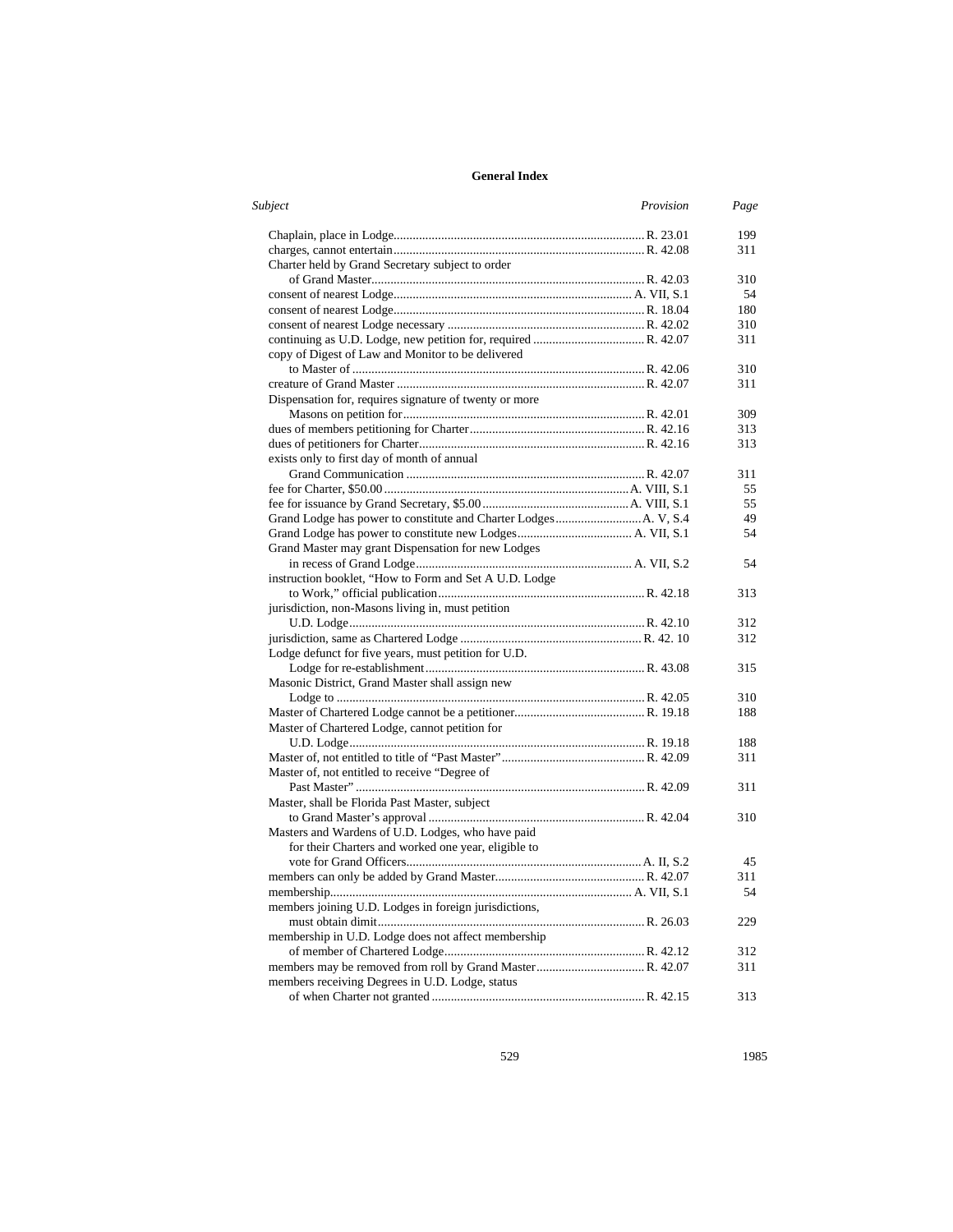| Subject<br>Provision                                           | Page |
|----------------------------------------------------------------|------|
| members of U.D. Lodge who petition for Charter                 |      |
|                                                                | 312  |
|                                                                | 195  |
|                                                                | 311  |
|                                                                | 54   |
| petition, must be signed by twenty or more                     |      |
|                                                                | 309  |
|                                                                | 312  |
|                                                                | 309  |
| petitioners for new Lodge continue membership in               |      |
|                                                                | 54   |
| petitioner's membership in their former Lodge                  |      |
|                                                                | 313  |
|                                                                | 311  |
|                                                                | 311  |
|                                                                | 313  |
|                                                                | 310  |
|                                                                | 312  |
|                                                                | 311  |
|                                                                |      |
| U.D. Lodge must make due return of work to                     |      |
|                                                                | 54   |
| UNAFFILIATED MASONS                                            |      |
|                                                                | 63   |
|                                                                | 308  |
|                                                                | 305  |
|                                                                | 315  |
| forfeits Masonic funeral rights, privileges, or benefits       |      |
|                                                                | 294  |
|                                                                | 308  |
|                                                                | 294  |
| Lodge has penal jurisdiction over unaffiliated Mason           |      |
|                                                                | 320  |
|                                                                | 305  |
|                                                                | 171  |
| unaffiliated Masons subject to Masonic penal charges           |      |
|                                                                | 322  |
| U.D. Lodge whose Charter not granted and Dispensation renewed, |      |
| Brethren receiving Degrees therein have status                 |      |
|                                                                | 313  |
|                                                                |      |

# UNFINISHED BUSINESS

See GRAND MASTER'S COORDINATING COMMITTEE

# UNIFORM CODE OF BY-LAWS See BY-LAWS OF LODGES

UNMASONIC CONDUCT See PENAL CODE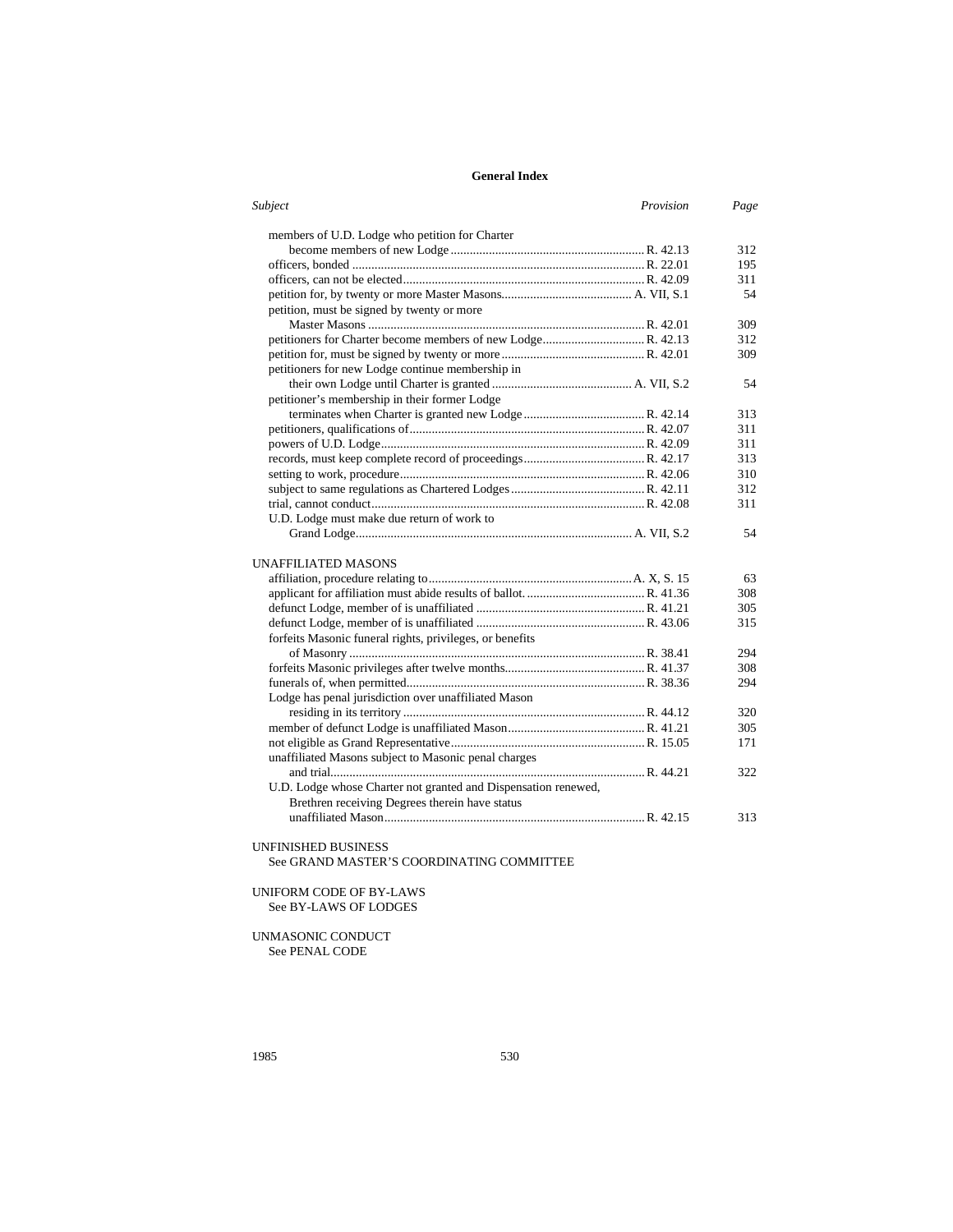| Subject                                             | Provision | Page        |
|-----------------------------------------------------|-----------|-------------|
| $-V -$                                              |           |             |
|                                                     |           |             |
| <b>VACANCIES</b>                                    |           |             |
| See GRAND LODGE-OFFICERS                            |           |             |
| See PARTICULAR LODGES-OFFICERS                      |           |             |
| VISITATION AND AVOUCHMENT                           |           |             |
|                                                     |           | 300         |
|                                                     |           | 300         |
|                                                     |           | 300         |
|                                                     |           | 300         |
|                                                     |           | 299         |
| clandestine Lodge, visit to forfeits privilege to   |           |             |
|                                                     |           | 299         |
| documentary evidence should be required of visitors |           |             |
|                                                     |           | 299         |
| examination or avouchment for visitor is required   |           |             |
|                                                     |           | 70          |
|                                                     |           | 299         |
| member may object to admission of visitor without   |           |             |
|                                                     |           | 299         |
|                                                     |           | 299         |
|                                                     |           | 299         |
|                                                     |           | 300         |
|                                                     |           | 299         |
| visitor must be examined or vouched for             |           |             |
|                                                     |           | 70          |
|                                                     |           | 294         |
|                                                     |           | 300         |
| <b>VOTING</b>                                       |           |             |
| assessment upon Lodges, vote as for Grand           |           |             |
|                                                     |           | 136         |
| Corporate Board, all decisions and actions shall    |           |             |
|                                                     |           | 44a         |
|                                                     |           | 332e        |
|                                                     |           | 252a        |
|                                                     |           | 226         |
|                                                     |           | 278         |
| majority vote determines proficiency of candidate   |           |             |
|                                                     |           | 297         |
|                                                     |           | 190         |
| Past Grand Masters have right to vote for           |           |             |
|                                                     |           | 45          |
|                                                     |           | 332e        |
| penalty, voting procedure to determine penalty      |           |             |
|                                                     |           |             |
|                                                     |           | 332g        |
|                                                     |           | 332g<br>280 |
|                                                     |           | 280         |
| reinstatement from penal suspension or expulsion,   |           |             |
|                                                     |           | 48          |
|                                                     |           |             |

531 1985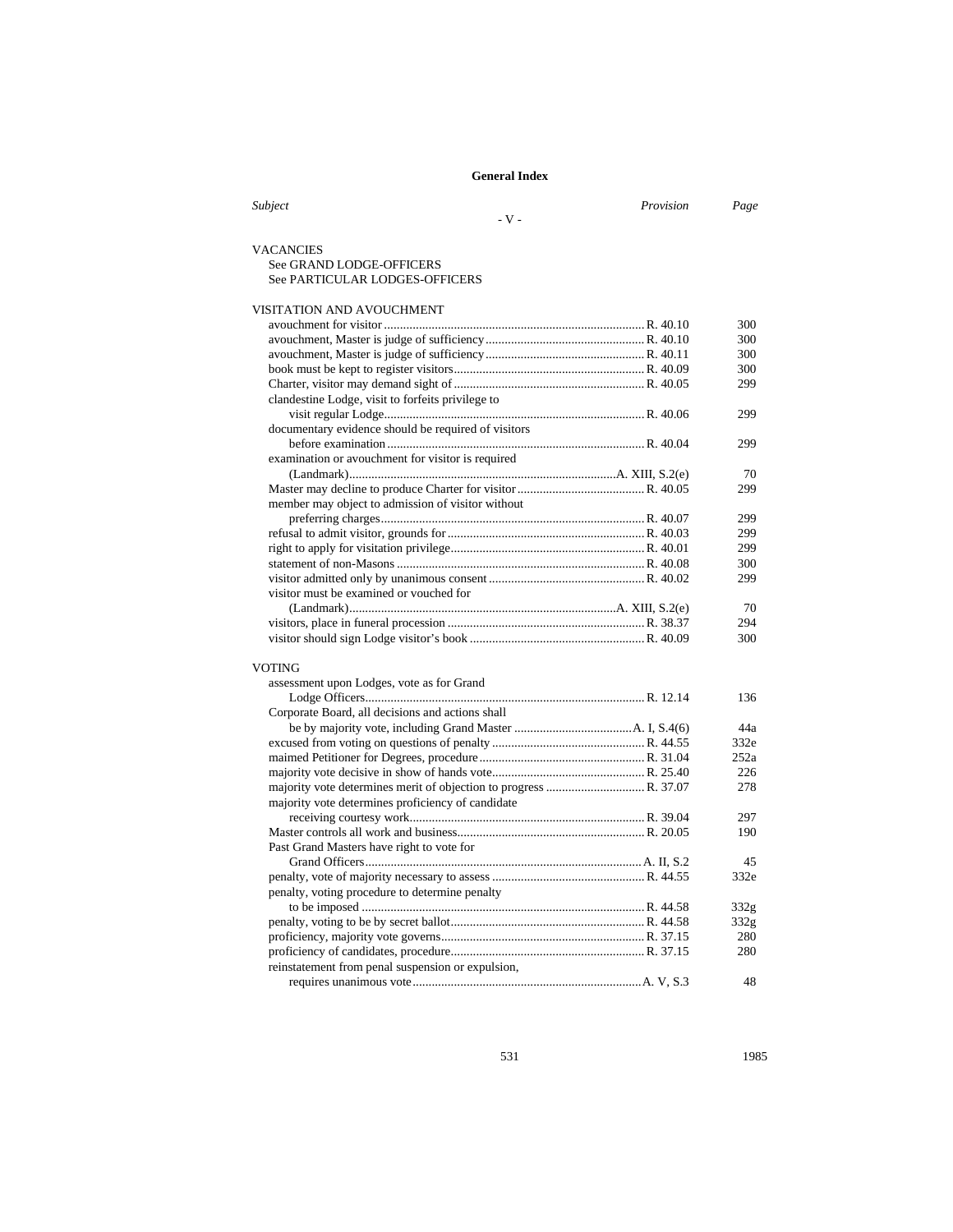| Subject<br>Provision                                | Page |
|-----------------------------------------------------|------|
|                                                     | 136  |
| to receive a petition for the                       | 226  |
| trial, every member of the Lodge to vote on         | 253  |
|                                                     | 332c |
|                                                     | 332c |
| vote or decision at Stated Communication, cannot be | 332c |
| voting in Grand Lodge determined by usual           | 66   |
|                                                     | 46   |

#### - W -

#### WAIVER OF JURISDICTION affiliation, not required for............................................................................R. 41.20 305 age, waiver proper before man is eighteen years old.....................................R. 34.04 266 ball ballot required ........................................................................................R. 34.02 266 collective ballot permitted.............................................................................R. 35.08 270 correspondence relating to rejected material of other Grand Jurisdictions, must go through Office of Grand Master..........................................................................................R. 31.19 258 correspondence relating to waiver over petitioner rejected in another Grand Jurisdiction must be handled through the Office of Grand Master..........................................R. 31.19 258 definition of ..................................................................................................R. 34.01 266 Florida Lodges must respect jurisdiction of Lodges in other Grand Jurisdictions....................................................................R. 25.33 224 jurisdiction in doubt, committee should investigate ......................................R. 34.08 267 over man under eighteen years old permitted................................................R. 34.04 266 over rejected candidate of Lodge of concurrent jurisdiction, not required after one year..................................................R. 36.02 274 physical qualifications, if not qualified, waiver should be refused....................................................................................R. 34.06 266 unanimous ballot required.............................................................................R. 34.02 266 unsuitable material, waiver should be refused...............................................R. 34.03 266 waiver improper if non-Mason has left jurisdiction of Lodge ..............................................................................R. 34.05 266 waiver improper if non-Mason physically disqualified .................................R. 34.06 266 waiver improper over a non-Mason moved to another jurisdiction.................................................................................R. 18.08 181 waiver not required over candidate when Lodge has elected before leaving jurisdiction..........................................................R. 31.07 253 waiver of jurisdiction, definition of...............................................................R. 34.01 266 waiver required over candidate outside Lodge's Jurisdiction ............................................................................A. X, S.24 66 waiver required over elected candidate, but not E.A.'s and F.C.'s who may request a dimit..............................................................R. 31.12 255

WARDENS, GRAND

See DEPUTY GRAND MASTER AND GRAND WARDENS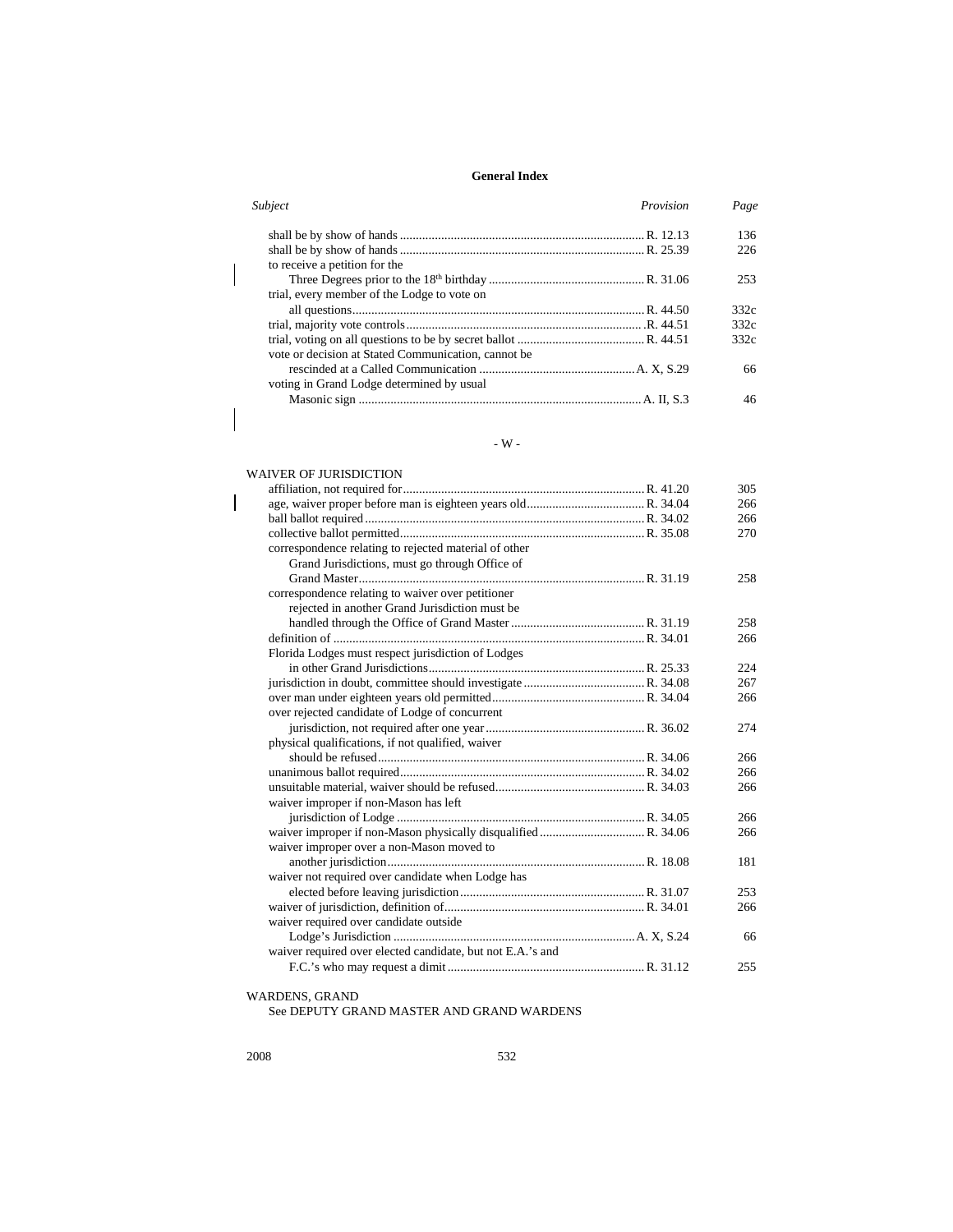| Subject                                                          | Provision | Page |
|------------------------------------------------------------------|-----------|------|
| WARDENS OF LODGES                                                |           |      |
|                                                                  |           | 191  |
| appeal, from judgment of Lodge or Trial Commission,              |           |      |
|                                                                  |           | 332k |
|                                                                  |           | 195  |
|                                                                  |           | 183  |
|                                                                  |           | 62   |
|                                                                  |           | 187  |
|                                                                  |           | 184  |
|                                                                  |           | 62   |
|                                                                  |           | 187  |
|                                                                  |           | 220  |
|                                                                  |           | 183  |
| Degree work conferral in presence of Master, does not            |           |      |
|                                                                  |           | 291  |
| dimit, signed by Worshipful Master or acting Warden              |           |      |
|                                                                  |           | 301  |
|                                                                  |           | 187  |
|                                                                  |           | 302  |
|                                                                  |           | 184  |
|                                                                  |           | 62   |
|                                                                  |           | 80   |
|                                                                  |           | 246a |
|                                                                  |           | 61   |
|                                                                  |           | 183  |
| Grand Master can suspend from office and                         |           |      |
|                                                                  |           | 50   |
|                                                                  |           | 62   |
|                                                                  |           | 185  |
|                                                                  |           | 221  |
|                                                                  |           | 185  |
| Junior Warden cannot succeed to the West in absence              |           |      |
|                                                                  |           | 62   |
|                                                                  |           | 291  |
| Junior Warden presides in absence of Master and                  |           |      |
|                                                                  |           | 191  |
| Junior Warden succeeds to Mastership on death, disability, etc., |           |      |
|                                                                  |           | 62   |
|                                                                  |           | 101  |
|                                                                  |           | 189  |
|                                                                  |           | 219  |
|                                                                  |           | 66   |
|                                                                  |           | 45   |
|                                                                  |           | 183  |
|                                                                  |           | 236  |
|                                                                  |           | 191  |
|                                                                  |           | 188  |
|                                                                  |           | 219  |
|                                                                  |           | 185  |
|                                                                  |           | 185  |
|                                                                  |           | 187  |
|                                                                  |           | 62   |
|                                                                  |           | 246a |
|                                                                  |           | 183  |
|                                                                  |           | 183  |
| 533                                                              |           | 2019 |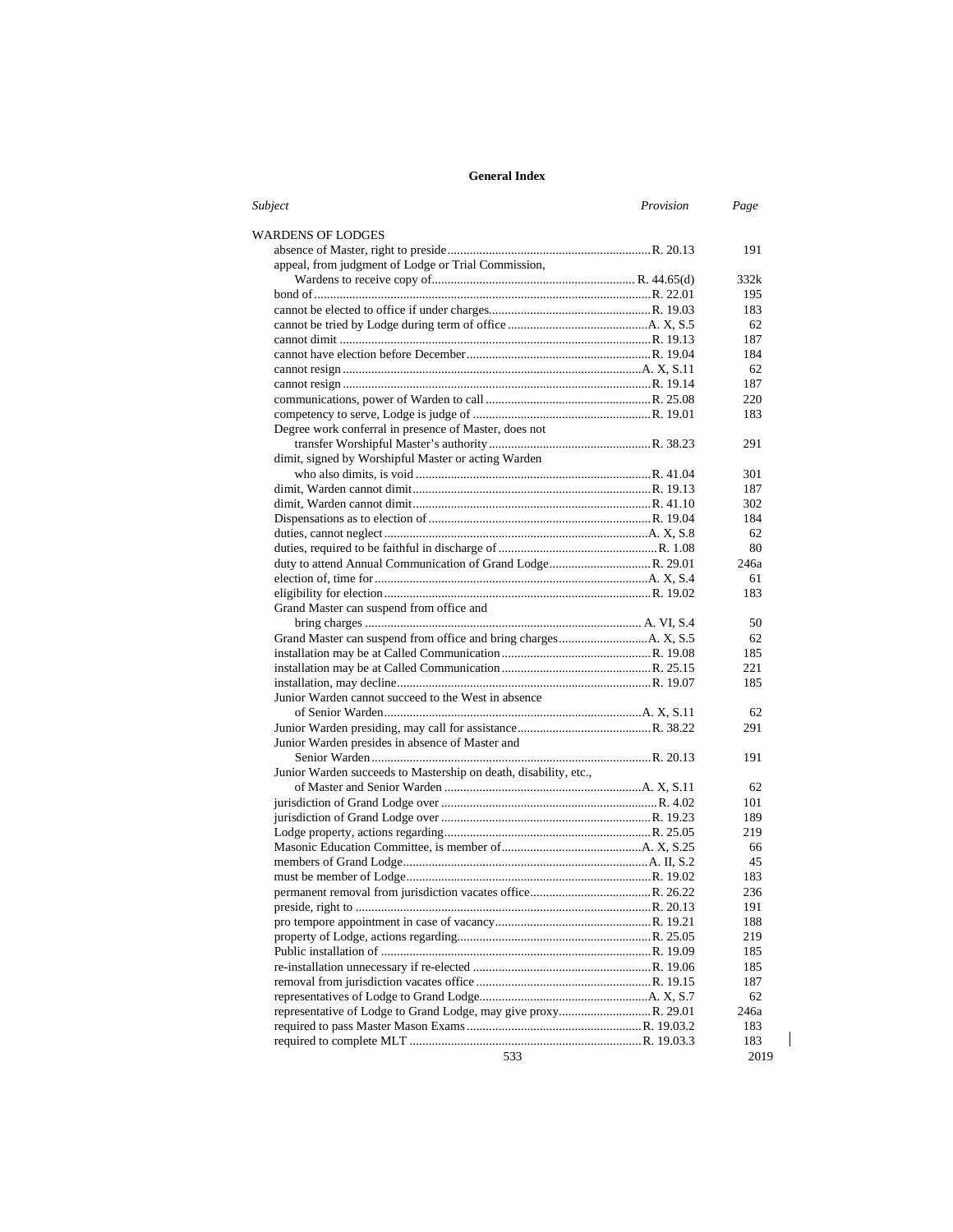| Subject                                                             | Provision | Page      |
|---------------------------------------------------------------------|-----------|-----------|
|                                                                     |           | 185       |
|                                                                     |           | 46        |
|                                                                     |           | 61        |
|                                                                     |           | 191       |
|                                                                     |           | 184       |
|                                                                     |           | 291       |
|                                                                     |           | 62        |
|                                                                     |           | 188       |
|                                                                     |           | 62        |
|                                                                     |           | 188       |
|                                                                     |           | 186a      |
|                                                                     |           | 61        |
|                                                                     |           | 61        |
|                                                                     |           | 62        |
|                                                                     |           | 186a      |
|                                                                     |           | 332q      |
|                                                                     |           | 311       |
|                                                                     |           | 118       |
|                                                                     |           | 188       |
|                                                                     |           | 62        |
| Warden highest in authority may call Communication                  |           |           |
|                                                                     |           | 220       |
|                                                                     |           | 62        |
|                                                                     |           |           |
| WARDENS' WORKSHOP, COMMITTEE ON                                     |           |           |
|                                                                     |           | 59        |
|                                                                     |           | 149c      |
|                                                                     |           | 149c      |
| Wardens' Workshop, Committee on, created by RegulationA. IX, S.2(8) |           | 59<br>44d |
|                                                                     |           |           |
| WHITE GLOVES                                                        |           |           |
| See APRONS                                                          |           |           |
| WIDOWS AND ORPHANS                                                  |           |           |
|                                                                     |           | 66        |
|                                                                     |           | 51        |
|                                                                     |           | 236       |
| emergency relief for widows and orphans, qualifications             |           |           |
|                                                                     |           | 375       |
| hospital service fund assistance for widows and                     |           |           |
|                                                                     |           | 376       |
| orphans of Master Masons, assistance arranged by                    |           |           |
|                                                                     |           | 381       |
|                                                                     |           | 236       |
| widow of Master Mason, qualifications to be admitted                |           |           |
|                                                                     |           | 364       |
| widow or orphans of Master Mason, qualifications to                 |           |           |
|                                                                     |           | 364       |
| WILLS AND GIFTS, COMMITTEE ON SUB-COMMITTEE OF                      |           |           |
| ENDOWMENT PROCUREMENT COMMITTEE                                     |           |           |
| all gifts, donations or bequests accepted only with                 |           |           |
|                                                                     |           | 163       |
| all bequests and devises for Masonic Home, placed in                |           |           |
|                                                                     |           | 155       |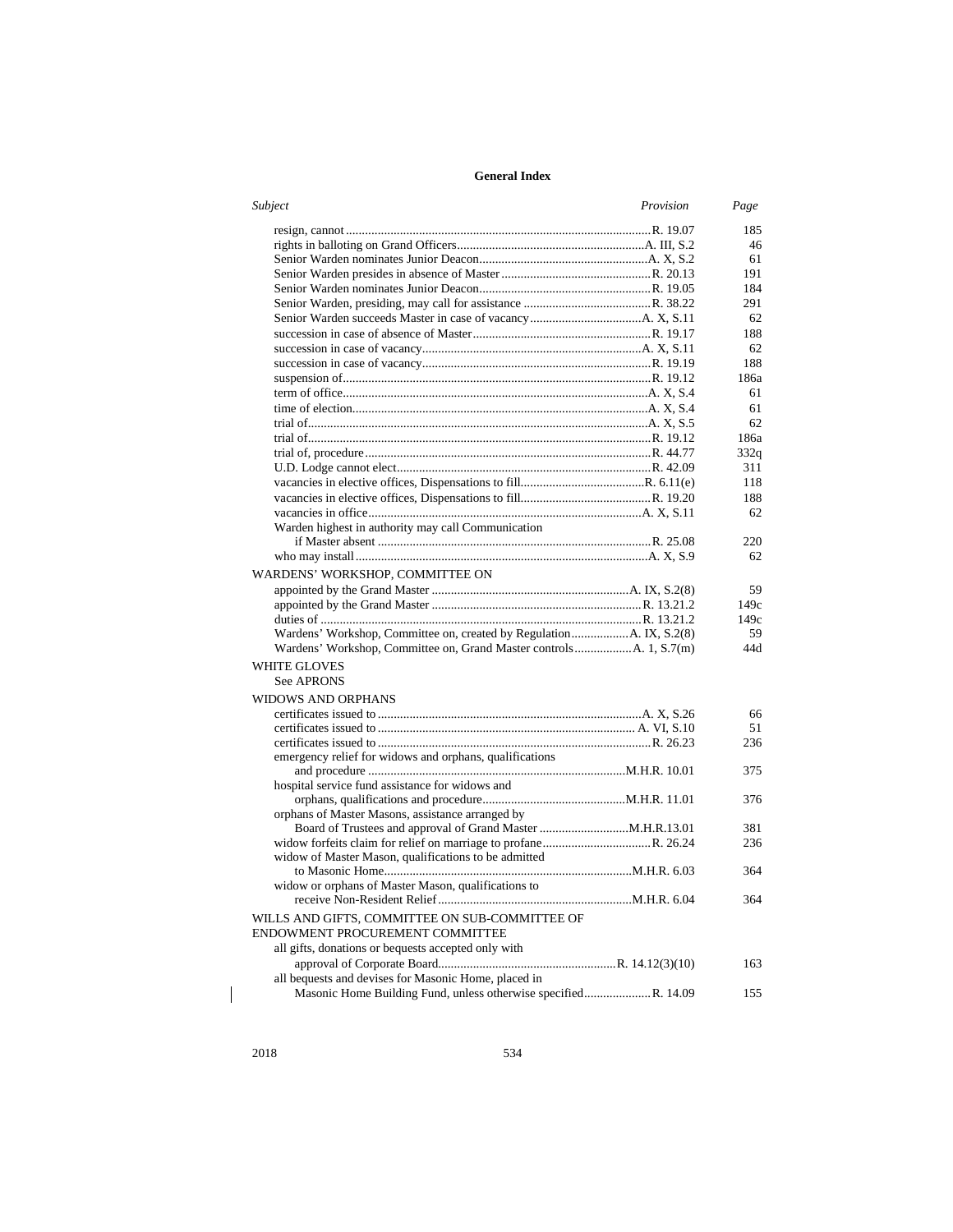| Subject                                                         | Provision | Page |
|-----------------------------------------------------------------|-----------|------|
|                                                                 |           | 44c  |
|                                                                 |           | 56b  |
|                                                                 |           | 141  |
| WORK, COMMITTEE ON                                              |           |      |
| all proposals relating to Forms and Ceremonies,                 |           |      |
| Masonic protocol, Memorial Resolutions, referred to R. 13.22(d) |           | 150  |
|                                                                 |           | 59   |
|                                                                 |           | 60   |
| Dispensation or Charter for new Lodge requires                  |           |      |
|                                                                 |           | 54   |
| duplicate copies of "written work" in vault in Temples,         |           |      |
|                                                                 |           | 286b |
|                                                                 |           | 144  |
|                                                                 |           | 285  |
|                                                                 |           | 284  |
|                                                                 |           | 59   |
| issue certificate of proficiency to qualified                   |           |      |
|                                                                 |           | 144  |
|                                                                 |           | 280  |
|                                                                 |           | 282  |
| shall certify names of Brethren receiving proficiency           |           |      |
|                                                                 |           | 144a |
|                                                                 |           | 44c  |
|                                                                 |           | 58   |
| written Forms and Ceremonies, removal from Grand Lodge          |           |      |
|                                                                 |           | 285  |
| "written work" in Grand Lodge Building vault,                   |           |      |
|                                                                 |           | 76a  |
|                                                                 |           | 319  |
|                                                                 |           |      |
| WORK, LODGE                                                     |           |      |
| <b>See RITUAL AND CEREMONIES</b>                                |           |      |
| WORK, COURTESY                                                  |           |      |
| <b>See COURTESY WORK</b>                                        |           |      |
| WORKSHOP FOR LODGE OFFICERS, COMMITTEE ON                       |           |      |
|                                                                 |           | 59   |
|                                                                 |           | 59   |
| Workshop for Lodge Officers, Committee on, Grand                |           |      |
|                                                                 |           | 44d  |
| WORSHIPFUL MASTER                                               |           |      |
|                                                                 |           | 191  |
| abates proceedings when candidate becomes ineligible            |           |      |
|                                                                 |           | 262  |
| acts and decisions, subject to review by Grand Lodge            |           |      |
|                                                                 |           | 227  |
| acts done in Master's presence and at his request are           |           |      |
|                                                                 |           | 191  |
|                                                                 |           | 65   |
|                                                                 |           | 115  |
|                                                                 |           |      |

535 2018

 $\begin{array}{c} \begin{array}{c} \hline \end{array} \end{array}$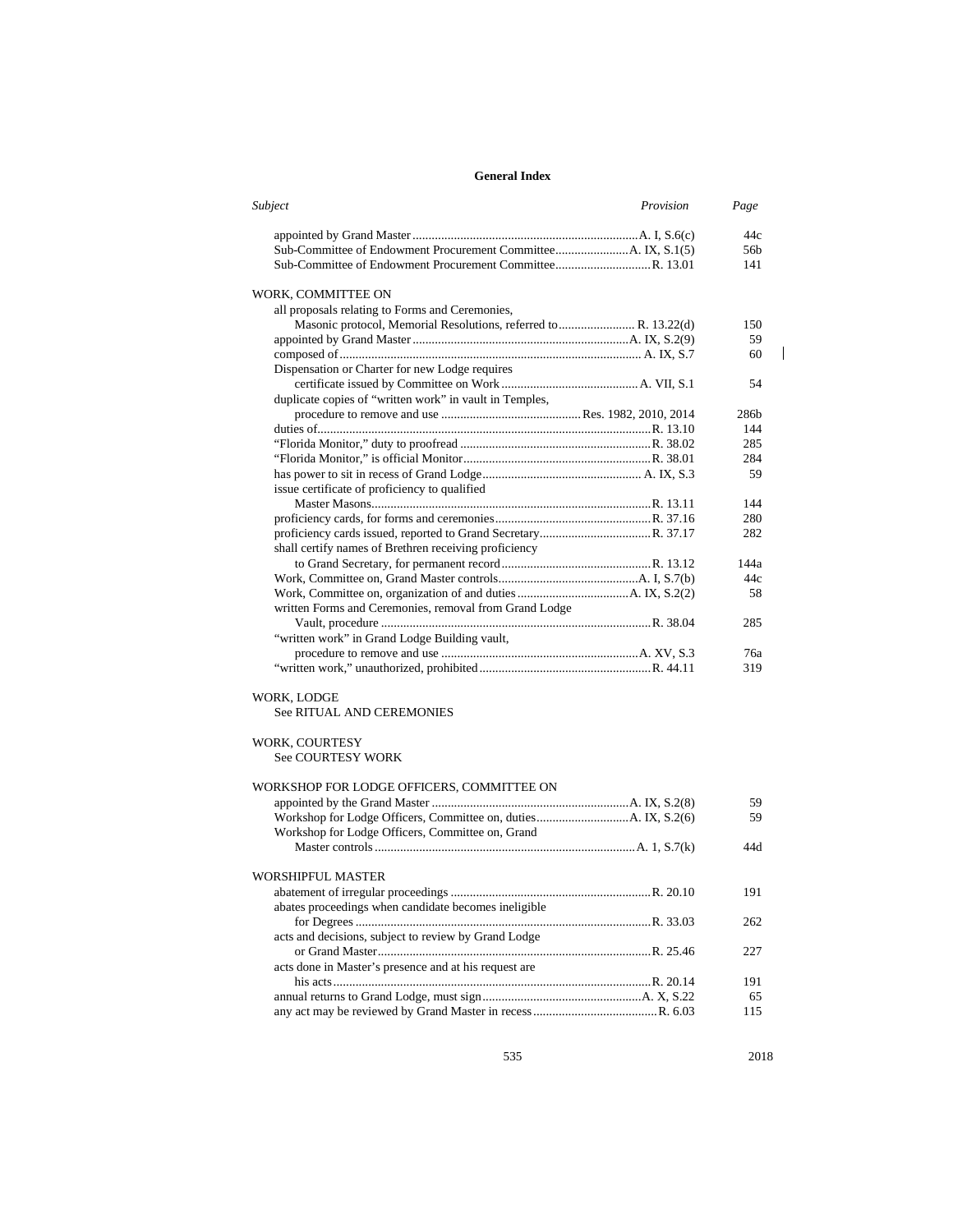| Subject                                                 | Provision | Page |
|---------------------------------------------------------|-----------|------|
| any act or decision of Master of Lodge subject to       |           |      |
|                                                         |           | 101  |
| appeal, from judgment of Lodge or Trial Commission,     |           |      |
|                                                         |           | 332k |
| appeal, from judgment of Lodge or Trial Commission,     |           |      |
|                                                         |           | 332k |
| applications for Emergency Relief signed by             |           |      |
|                                                         |           | 375  |
|                                                         |           |      |
| appoints subordinate Officers of Lodge, with nomination |           |      |
|                                                         |           | 184  |
|                                                         |           | 278  |
|                                                         |           | 191  |
|                                                         |           | 190  |
|                                                         |           | 300  |
|                                                         |           | 272  |
|                                                         |           | 270  |
|                                                         |           | 270  |
| ballot, must reopen for member temporarily absent       |           |      |
|                                                         |           | 273  |
|                                                         |           | 264  |
|                                                         |           | 272  |
|                                                         |           | 195  |
| Called Communication for funerals, may be continuous    |           |      |
|                                                         |           | 220  |
| Called Communication for specific Degree, not           |           |      |
|                                                         |           | 221  |
|                                                         |           | 217  |
| Called Communication, Worshipful Master has power       |           |      |
|                                                         |           | 61   |
|                                                         |           | 183  |
|                                                         |           | 191  |
|                                                         |           | 187  |
|                                                         |           | 184  |
|                                                         |           | 111  |
|                                                         |           | 187  |
|                                                         |           | 190  |
|                                                         |           | 188  |
|                                                         |           | 62   |
|                                                         |           | 187  |
|                                                         |           | 185  |
| charges, determination to prosecute or dismiss,         |           |      |
|                                                         |           | 330  |
| charges of unmasonic conduct, failure to answer to,     |           |      |
|                                                         |           | 330  |
| charges of unmasonic conduct, if Brother is in prison,  |           |      |
|                                                         |           |      |
|                                                         |           | 330  |
| charges of unmasonic conduct, Master may allow          |           |      |
|                                                         |           | 329  |
|                                                         |           | 192  |

 $\begin{array}{c} \hline \end{array}$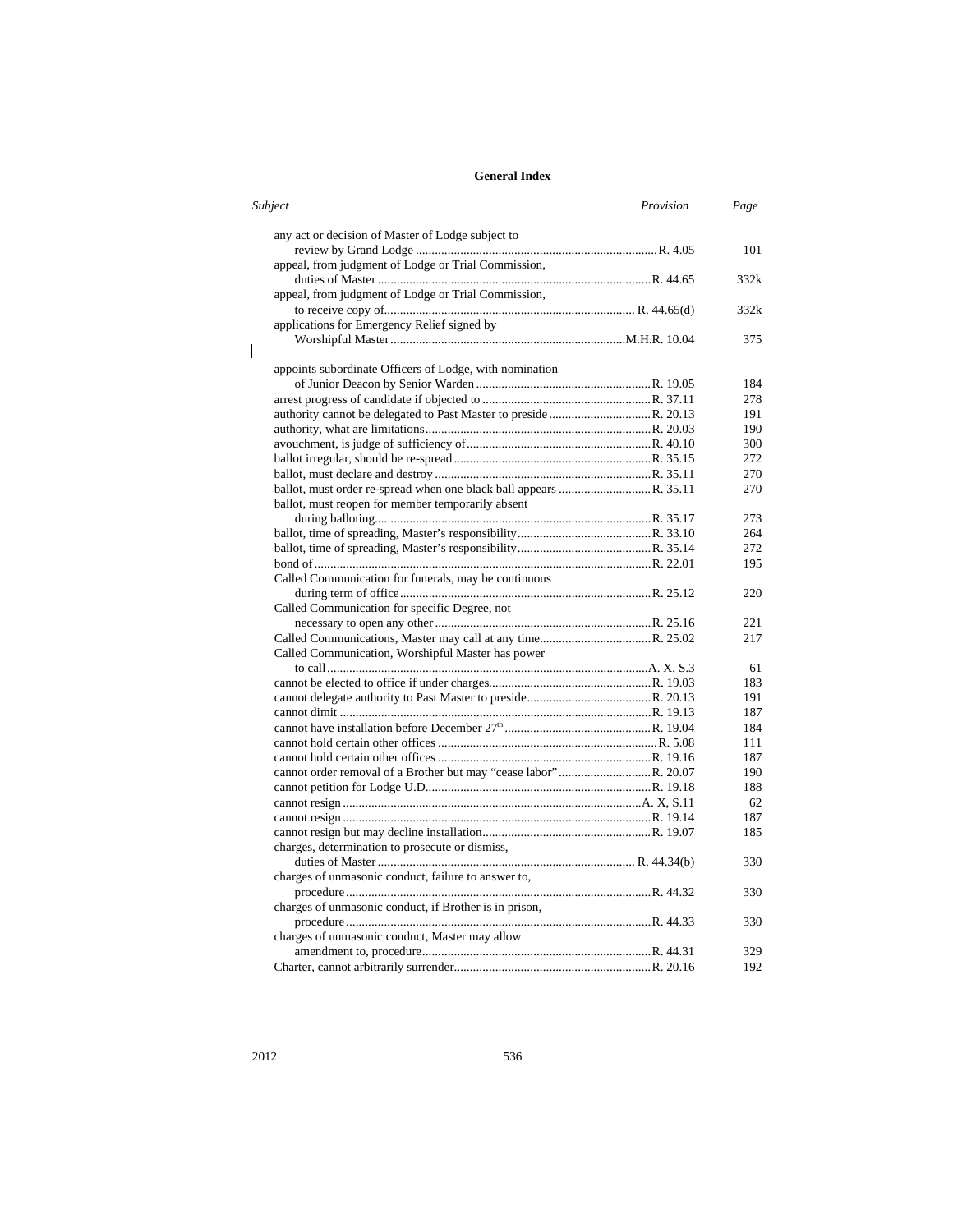| Subject                                             | Provision | Page |
|-----------------------------------------------------|-----------|------|
|                                                     |           | 192  |
|                                                     |           | 299  |
|                                                     |           | 192  |
| committee, member neglecting duties should          |           |      |
|                                                     |           | 192  |
|                                                     |           | 61   |
| continuous absence from jurisdiction not grounds    |           |      |
|                                                     |           | 188  |
|                                                     |           | 190  |
|                                                     |           | 190  |
| Degree conferral, cannot assign responsibility to a |           |      |
|                                                     |           | 289  |
|                                                     |           | 289  |
|                                                     |           | 302  |
|                                                     |           | 302  |
|                                                     |           | 301  |
|                                                     |           | 302  |
| dimit, signed by Worshipful Master who also dimits  |           |      |
|                                                     |           | 301  |
|                                                     |           | 184  |
|                                                     |           | 62   |
|                                                     |           | 246a |
| duty to notify Grand Master, Grand Secretary, and   |           |      |
|                                                     |           | 322  |
|                                                     |           | 61   |
|                                                     |           | 183  |
| Entered Apprentice, not physically qualified,       |           |      |
|                                                     |           | 253  |
|                                                     |           | 109  |
| entitled to Grand Honors at installation, procedure |           |      |
|                                                     |           | 185  |
|                                                     |           | 288a |
| Federal and State reports and returns, Master       |           |      |
|                                                     |           | 197  |
|                                                     |           | 223  |
| funerals, may open continuous special Communication |           |      |
|                                                     |           | 295  |
| Grand Communications, should attend and             |           |      |
|                                                     |           | 66   |
|                                                     |           | 185  |
|                                                     |           | 62   |
| Grand Master can suspend from office and            |           |      |
|                                                     |           | 50   |
| Grand Master can suspend from office and            |           |      |
|                                                     |           | 62   |
|                                                     |           | 191  |
|                                                     |           | 185  |
|                                                     |           | 221  |
|                                                     |           | 185  |
|                                                     |           | 185  |
|                                                     |           |      |
|                                                     |           | 191  |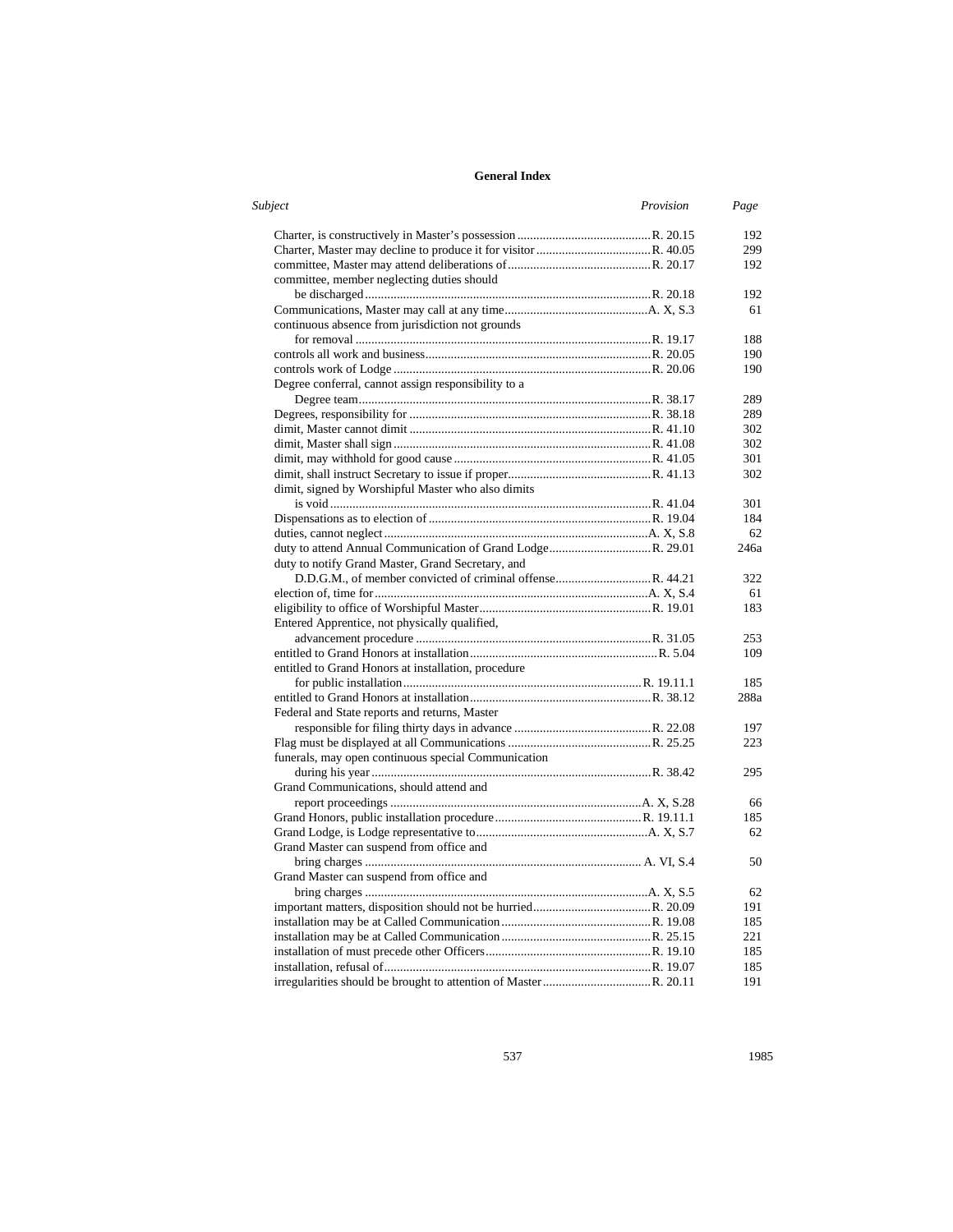| Subject                                               | Provision | Page |
|-------------------------------------------------------|-----------|------|
| Junior Warden succeeds to Mastership on death,        |           |      |
|                                                       |           | 62   |
|                                                       |           | 101  |
|                                                       |           | 189  |
| jurisdiction of petitioner in doubt, committee should |           |      |
|                                                       |           | 267  |
|                                                       |           | 248  |
| Masonic Home Applications, duty of Worshipful Master  |           |      |
| to advise all applicants provisions of Rules and      |           |      |
|                                                       |           | 367  |
| Master appoints, but Senior Warden nominates          |           |      |
|                                                       |           | 184  |
| Master, calling on Brother to assist in work, does    |           |      |
|                                                       |           | 291  |
|                                                       |           | 62   |
|                                                       |           | 184  |
|                                                       |           | 62   |
|                                                       |           | 62   |
|                                                       |           | 192  |
| may command attendance of Officers and members        |           |      |
|                                                       |           | 220  |
|                                                       |           | 185  |
|                                                       |           | 299  |
|                                                       |           | 262  |
| May "dispense with" and "resume labor" in any Degree  |           |      |
|                                                       |           | 223  |
|                                                       |           | 185  |
|                                                       |           |      |
| may request Past Grand Master to close Lodge          |           |      |
|                                                       |           | 296  |
|                                                       |           | 293  |
|                                                       |           | 273  |
|                                                       |           | 45   |
| minutes must be read before closing, unless           |           |      |
|                                                       |           | 223  |
|                                                       |           | 190  |
|                                                       |           | 190  |
|                                                       |           | 183  |
|                                                       |           | 62   |
|                                                       |           | 190  |
|                                                       |           | 278  |
|                                                       |           | 188  |
|                                                       |           | 223  |
| Past Master Degree, Master should obtain, but lack of |           |      |
|                                                       |           | 193  |
| penal charges, duties of the Grand Master             |           |      |
|                                                       |           | 326  |
|                                                       |           | 329  |
|                                                       |           | 236  |
|                                                       |           | 264  |
|                                                       |           | 262  |
| physically disabled or handicapped candidate,         |           |      |
|                                                       |           | 252a |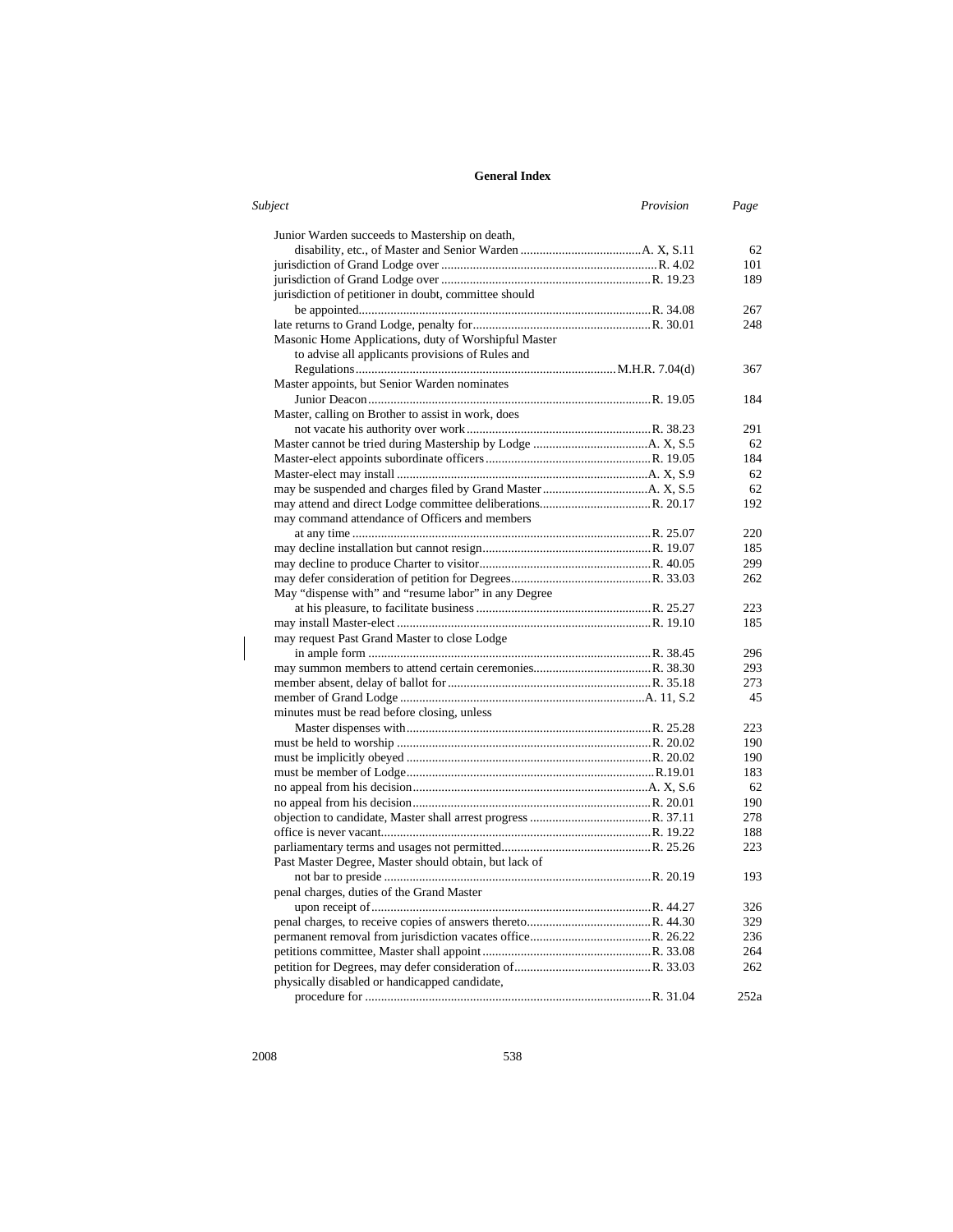| Subject                                                                   | Provision | Page |
|---------------------------------------------------------------------------|-----------|------|
|                                                                           |           | 191  |
|                                                                           |           | 289  |
| proxy, may give for representation at Annual                              |           |      |
|                                                                           |           | 246a |
|                                                                           |           | 246a |
|                                                                           |           | 185  |
|                                                                           |           | 66   |
|                                                                           |           | 293  |
|                                                                           |           | 185  |
|                                                                           |           | 187  |
|                                                                           |           | 62   |
| responsible to Grand Master for compliance with                           |           |      |
| requirements of "Lodge System of Masonic                                  |           |      |
|                                                                           |           | 282  |
|                                                                           |           | 183  |
| required to complete Masonic Leadership Training (MLT) Modules R. 19.03.3 |           | 183  |
|                                                                           |           | 65   |
|                                                                           |           | 46   |
|                                                                           |           | 290  |
| sale of Lodge property, must sign all documents                           |           |      |
|                                                                           |           | 243  |
| sale of Lodge property, must sign all documents                           |           |      |
|                                                                           |           | 219  |
|                                                                           |           | 219  |
|                                                                           |           | 62   |
|                                                                           |           | 191  |
|                                                                           |           | 278  |
| smoking, Master should prohibit while Great Lights                        |           |      |
|                                                                           |           | 191  |
| smoking, Master should prohibit while Great Lights                        |           |      |
|                                                                           |           | 222  |
|                                                                           |           | 184  |
|                                                                           |           | 188  |
|                                                                           |           | 188  |
|                                                                           |           | 186a |
|                                                                           |           | 62   |
|                                                                           |           | 190  |
|                                                                           |           | 62   |
|                                                                           |           | 62   |
|                                                                           |           | 61   |
|                                                                           |           | 187  |
|                                                                           |           | 61   |
|                                                                           |           | 184  |
|                                                                           |           | 302  |
|                                                                           |           | 62   |
|                                                                           |           | 186a |
|                                                                           |           | 332q |
|                                                                           |           | 332  |
|                                                                           |           | 332a |
|                                                                           |           | 332b |
| U.D. Lodge Master not entitled to receive "Degree of                      |           |      |
|                                                                           |           |      |
| U.D. Lodge, Master of shall be Past Master of a                           |           | 311  |
|                                                                           |           | 310  |
|                                                                           |           |      |

539 2021